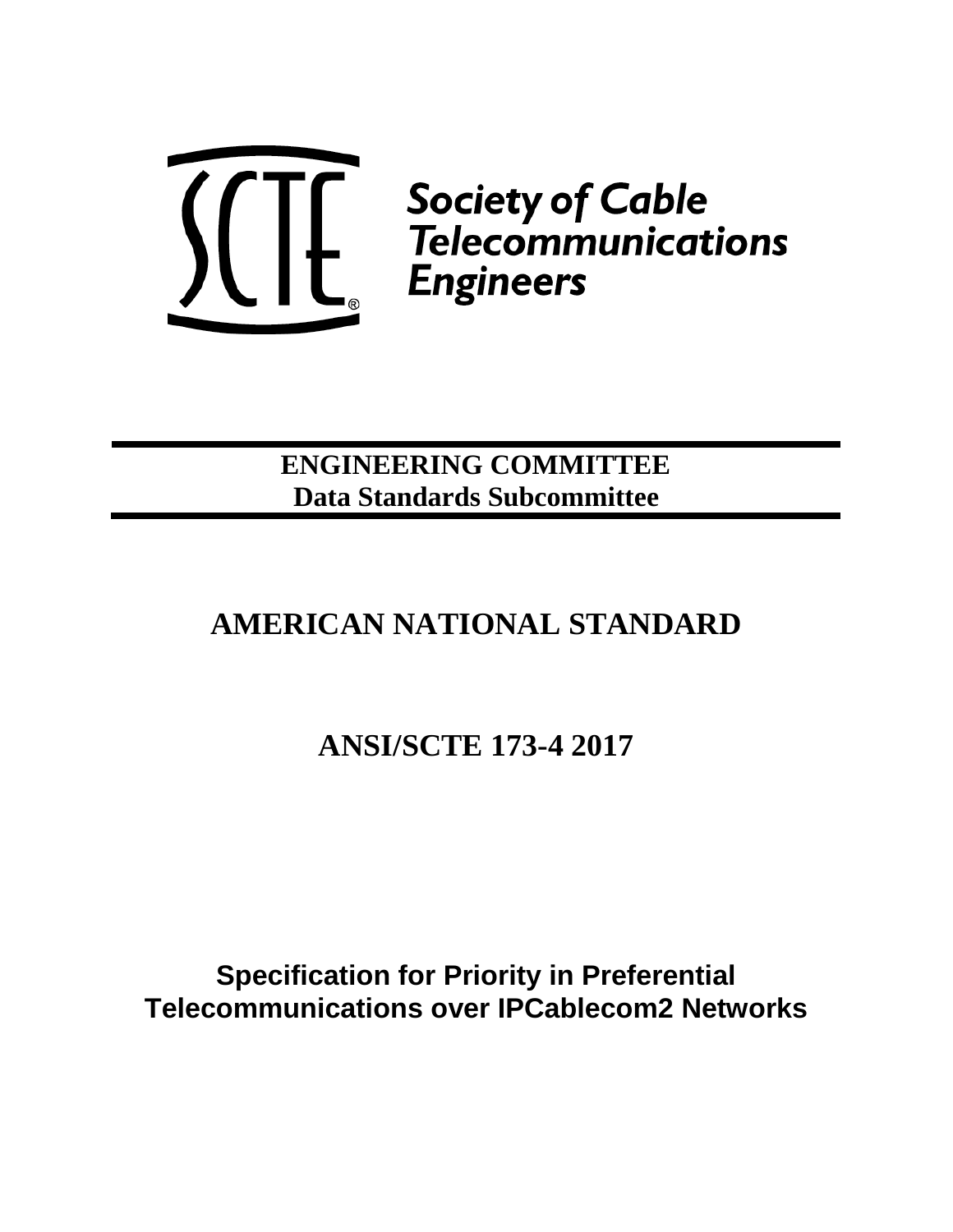## **NOTICE**

The Society of Cable Telecommunications Engineers (SCTE) Standards and Operational Practices (hereafter called "documents") are intended to serve the public interest by providing specifications, test methods and procedures that promote uniformity of product, interchangeability, best practices and ultimately the long term reliability of broadband communications facilities. These documents shall not in any way preclude any member or nonmember of SCTE from manufacturing or selling products not conforming to such documents, nor shall the existence of such standards preclude their voluntary use by those other than SCTE members.

SCTE assumes no obligations or liability whatsoever to any party who may adopt the documents. Such adopting party assumes all risks associated with adoption of these documents, and accepts full responsibility for any damage and/or claims arising from the adoption of such documents.

Attention is called to the possibility that implementation of this document may require the use of subject matter covered by patent rights. By publication of this document, no position is taken with respect to the existence or validity of any patent rights in connection therewith. SCTE shall not be responsible for identifying patents for which a license may be required or for conducting inquiries into the legal validity or scope of those patents that are brought to its attention.

Patent holders who believe that they hold patents which are essential to the implementation of this document have been requested to provide information about those patents and any related licensing terms and conditions. Any such declarations made before or after publication of this document are available on the SCTE web site at [http://www.scte.org.](http://www.scte.org/)

All Rights Reserved

© Society of Cable Telecommunications Engineers, Inc. 2017 140 Philips Road Exton, PA 19341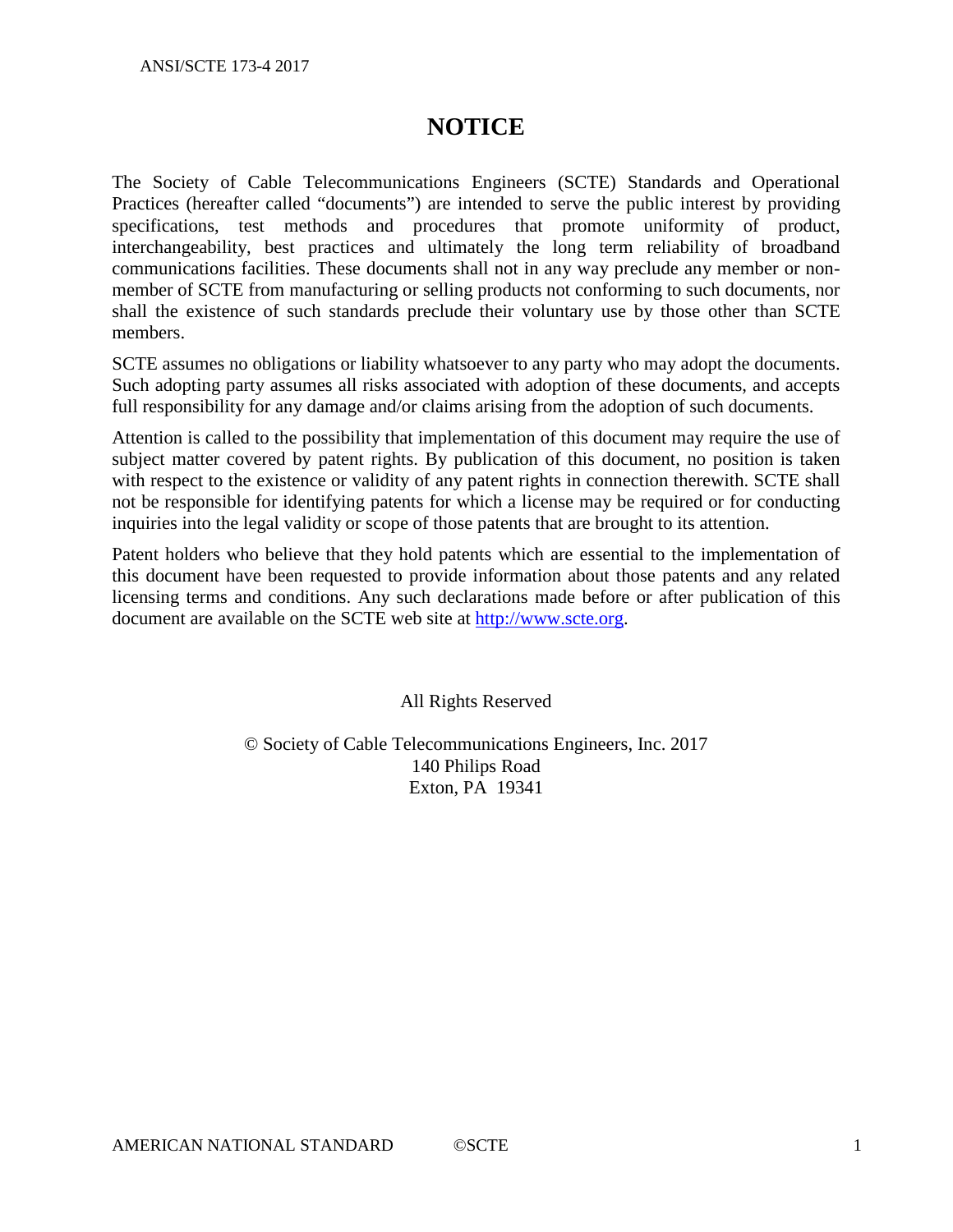#### **Summary**

NOTE: This document is identical to SCTE 173-4 2010 except for informative components which may have been updated such as the title page, NOTICE text, headers and footers. No normative changes have been made to this document.

This standard is one of a series of Standards to enable support for preferential telecommunication services over IPCablecom2 networks. It defines the specifications for priority for preferential telecommunication services over IPCablecom2 networks. These specifications satisfy the requirements defined in SCTE 173-1 2010. The essential aspects of preferential telecommunications over IPCablecom2 can be grouped into two areas: prioritization and authentication. This Standard provides specifications for prioritization only. Prioritization may be utilized for premium services and for emergency services in IPCablecom2 that may require preferential treatment (e.g., telecommunications for disaster relief and the emergency telecommunications service).

The implementation of priority and authentication is necessary for the support of preferential telecommunications services in IPCablecom networks. This Standard only covers technical aspects for achieving prioritized treatment in IPCablecom2 networks.

#### **Introduction**

Emergency and disaster communications for authorized users plays a vital role in the health, safety, and welfare of people in all countries. The common thread to facilitate emergency/disaster operations is the utility of assured capabilities for user-friendly preferential telecommunication services that may be realized by technical solutions and/or administrative policy. The IPCablecom2 infrastructure offers an important resource for assured emergency/disaster telecommunications.

Emergency and disaster situations can impact telecommunication infrastructures. Typical impacts may include congestion overload and the need to re-deploy or extend communications capabilities beyond that covered by existing infrastructures. Even when telecommunications infrastructures are not damaged by these situations, demand for telecommunication resources soar during such events. Therefore, priority mechanisms are needed so that limited bandwidth resources can be allocated to authorized emergency workers during emergency and disaster situations.

Generally, when prioritized or preferential treatment of telecommunication capabilities are offered, users of the associated service or services will be authenticated and authorized. Whether authentication and authorization are required or not is a national decision. However, without authentication and authorization, preferential treatment capabilities may be subject to abuse by non-authorized individuals.

This Standard provides specifications stemming from the requirements of SCTE 173-1 2010 for mechanisms to provide priority in IPCablecom2 networks in support of preferential/prioritized treatment to services that need or benefit from such treatment.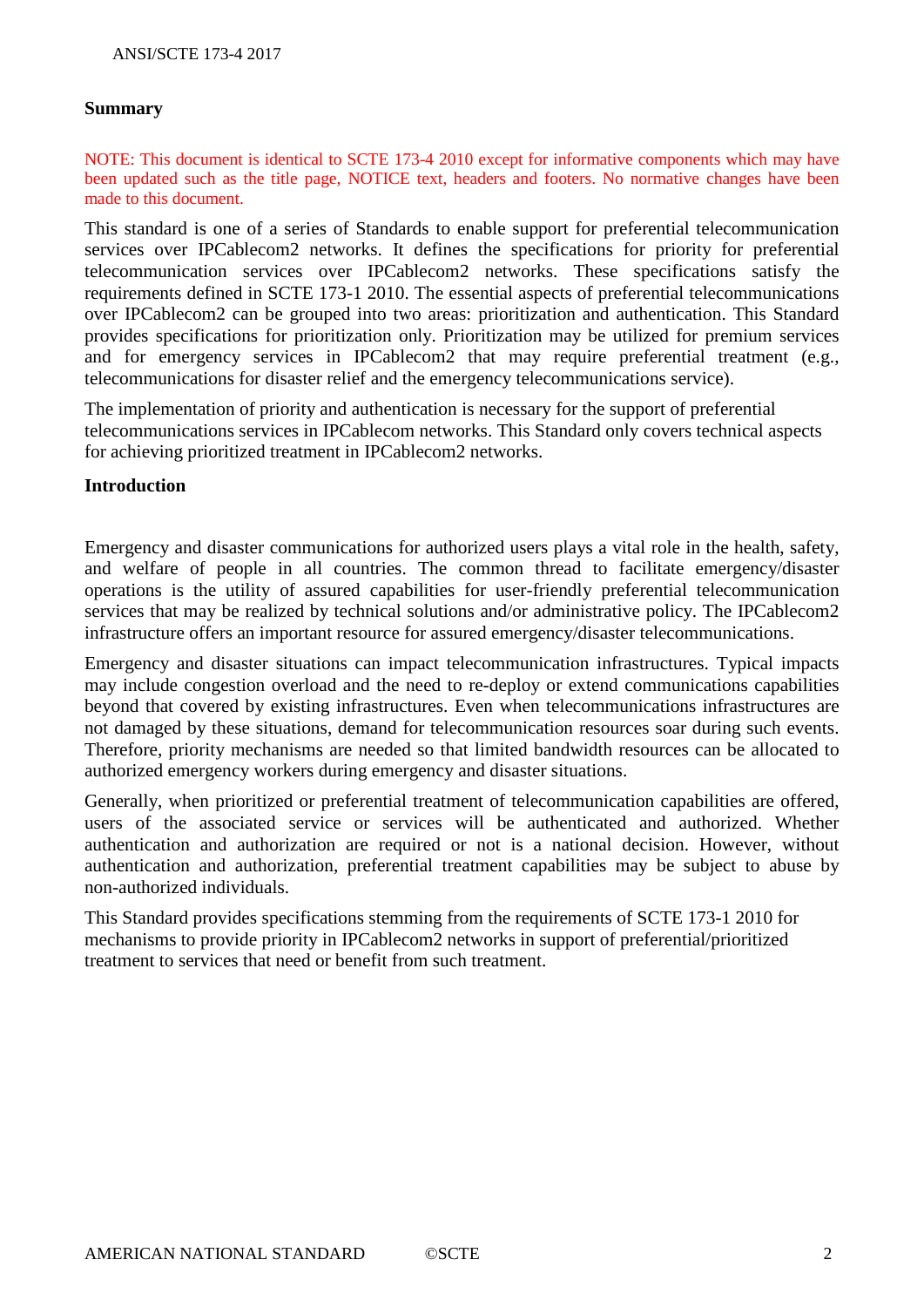#### **TABLE OF CONTENTS**

## Page

| $\mathbf{1}$   |     |  |                |  |  |
|----------------|-----|--|----------------|--|--|
| $\overline{2}$ |     |  |                |  |  |
| 3              |     |  |                |  |  |
|                | 3.1 |  | $\overline{4}$ |  |  |
| $\overline{4}$ | 5   |  |                |  |  |
| 5              |     |  |                |  |  |
| 6              |     |  |                |  |  |
|                | 6.1 |  | 6              |  |  |
|                | 6.2 |  | 6              |  |  |
| $\tau$         |     |  |                |  |  |
|                | 7.1 |  | 14             |  |  |
|                | 7.2 |  | 15             |  |  |
| 8              |     |  |                |  |  |
|                | 8.1 |  | 15             |  |  |
|                | 8.2 |  | 15             |  |  |
|                | 8.3 |  | 16             |  |  |
|                | 8.4 |  | 17             |  |  |
|                | 8.5 |  | 17             |  |  |
| 18             |     |  |                |  |  |
| 18             |     |  |                |  |  |
| 18             |     |  |                |  |  |
| 18             |     |  |                |  |  |
| 19             |     |  |                |  |  |
| 20             |     |  |                |  |  |
| 21             |     |  |                |  |  |
|                |     |  |                |  |  |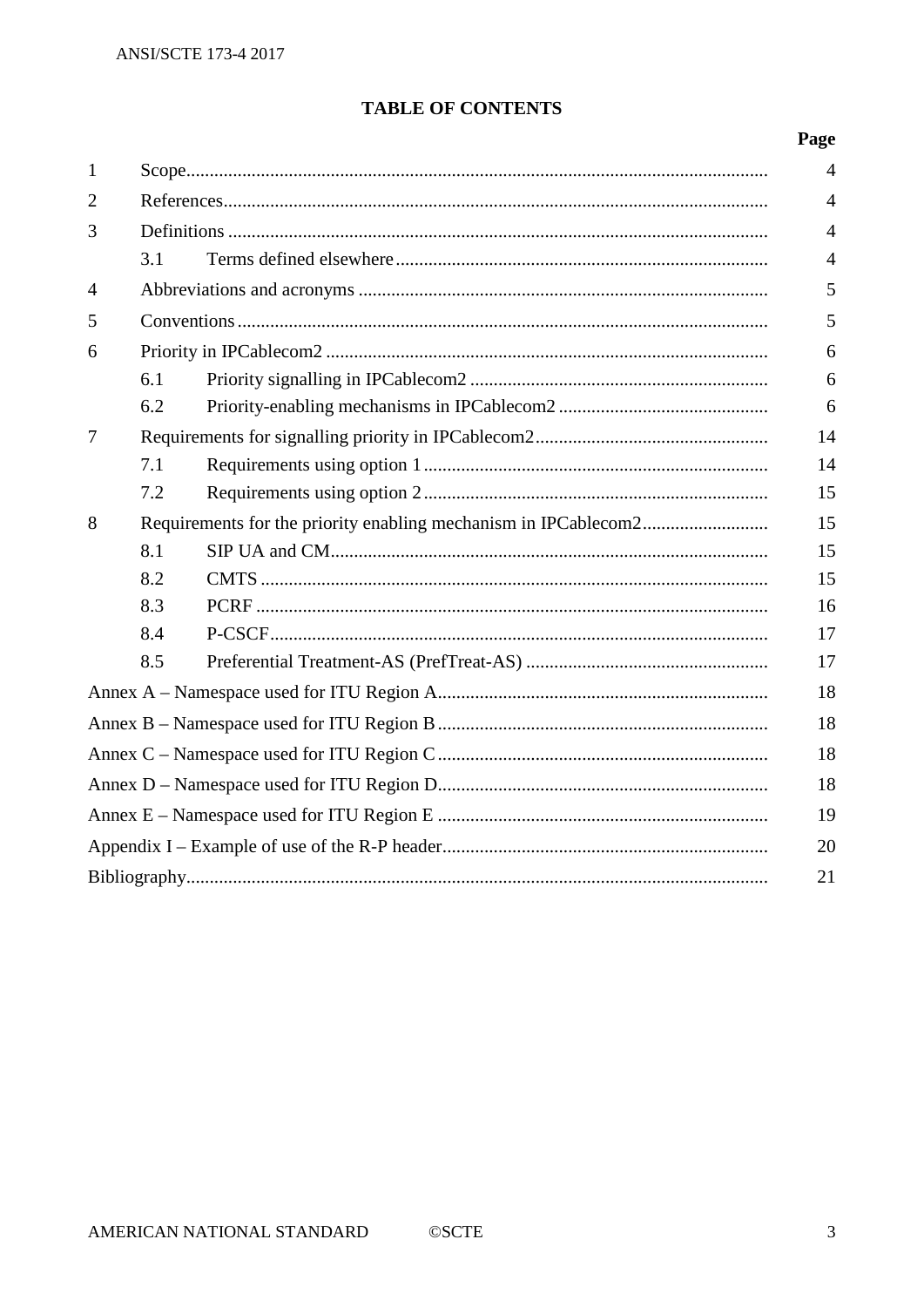## **Specification for priority in preferential telecommunications over IPCablecom2 networks**

#### **1 Scope**

This Standard is one of a series of Standards to enable support for preferential telecommunication services over IPCablecom networks. These specifications do not apply to ordinary emergency calls such as people calling the police, the fire department, ambulances, etc.

Aspects of preferential telecommunications include provisions for authentication and priority (special handling). The objective of this Standard is to provide an initial set of priority specifications for preferential telecommunications within IPCablecom2 networks according to the framework described in [SCTE 173-2]. This Standard defines two options for introducing the priority header during signalling. This Standard defines specifications for capabilities which, when implemented, should help support preferential telecommunication services.

NOTE – Pre-emption specifications and authorization specifications are outside the scope of this Standard and are considered to be national matters.

#### **2. References**

#### **2.1 SCTE References**

The following documents contain provisions, which, through reference in this text, constitute provisions of this standard. At the time of subcommittee approval, the editions indicated were valid. All standards are subject to revision, and parties to agreement based on this standard are encouraged to investigate the possibility of applying the most recent editions of the documents listed below.

[ANSI/SCTE 159-1] IPCablecom Multimedia Part 1: Multimedia Applications and Service

[SCTE 173-1] Requirements for preferential telecommunications over IPCablecom networks

[SCTE 173-2] Framework for implementing preferential telecommunications in IPCablecom and IPCablecom2 networks

#### **2.2 Other References**

The following ITU-T recommendation and other references contain provisions which, through reference in this text, constitute provisions of this standard. At the time of publication, the editions indicated were valid. All recommendations and other references are subject to revision; users of this standard are therefore encouraged to investigate the possibility of applying the most recent edition of the recommendation listed below. A list of the currently valid ITU-T recommendations is regularly published. The reference to a document within this standard does not give it, as a stand-alone document, the status of a recommendation.

[IETF RFC 4412] IETF RFC 4412 (2006), *Communications Resource Priority for the Session Initiation Protocol (SIP)*

#### **3 Definitions**

#### **3.1 Terms defined elsewhere**

This Recommendation uses the following terms defined elsewhere:

**3.1.1 assured capabilities** [SCTE 173-1]: Capabilities providing high confidence or certainty that critical telecommunications are available and perform reliably.

**3.1.2 authentication** [SCTE 173-1]: The act or method used to verify a claimed identity.

AMERICAN NATIONAL STANDARD ©SCTE 4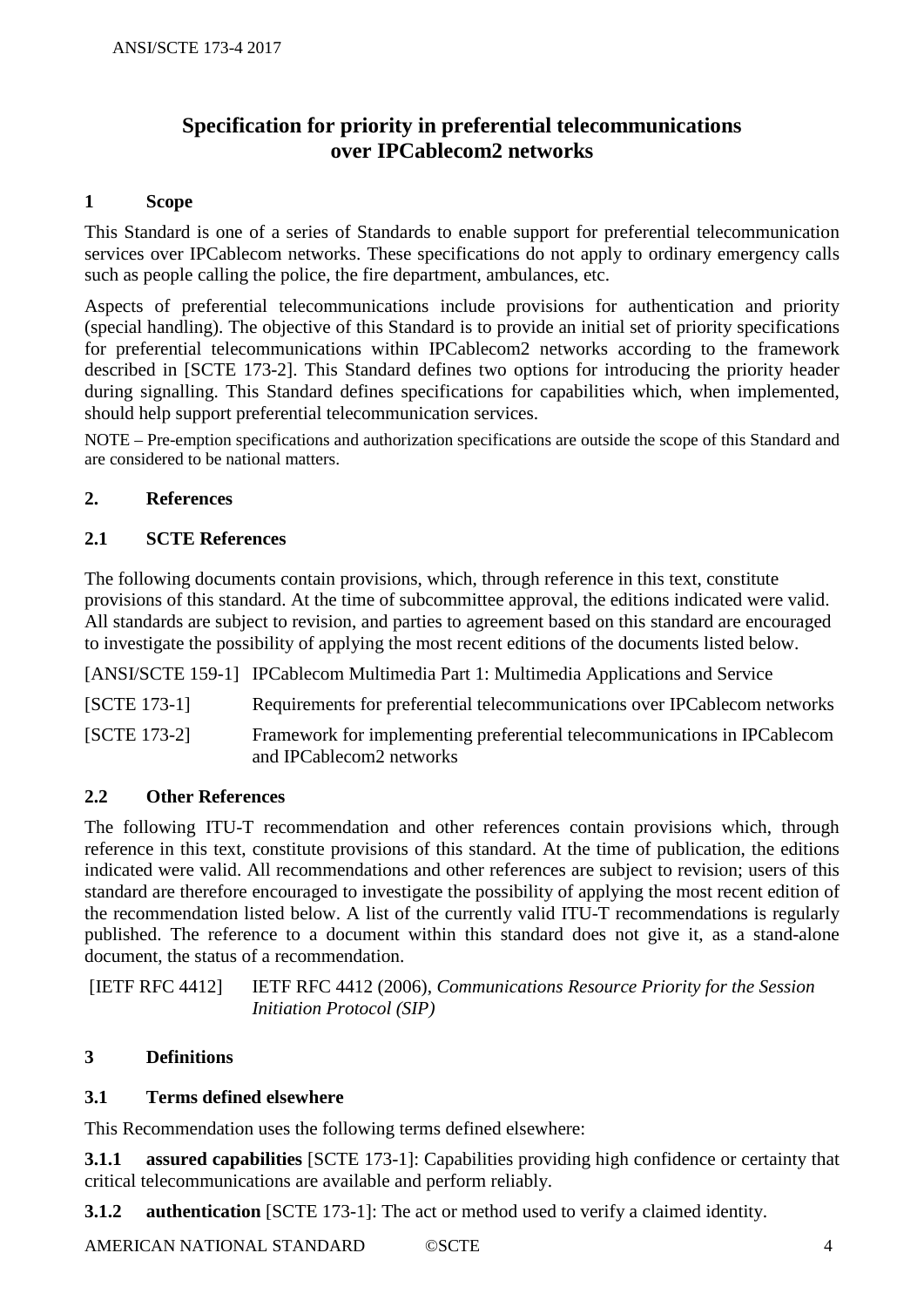**3.1.3 authorization** [SCTE 173-1]: The act of determining if a particular privilege, such as access to telecommunications resources, can be granted to the presenter of a particular credential.

**3.1.4 emergency situation** [SCTE 173-1]: A situation, of serious nature, that develops suddenly and unexpectedly. Extensive immediate important efforts, facilitated by telecommunications, may be required to restore a state of normality to avoid further risk to people or property. If this situation escalates, it may become a crisis and/or disaster.

**3.1.5 international emergency situation** [SCTE 173-1]: An emergency situation, across international boundaries, that affects more than one country.

**3.1.6 label** [SCTE 173-1]: An identifier occurring within or attached to data elements. In the context of preferential telecommunications it is an indication of priority. This identifier can be used as a mapping mechanism between different network priority levels.

**3.1.7 policy** [SCTE 173-1]: Rules (or methods) for allocating telecommunications network resources among types of traffic that may be differentiated by labels.

**3.1.8 preferential** [SCTE 173-1]: A capability offering advantage over regular capabilities.

**3.1.9 priority treatment capabilities** [SCTE 173-1]: Capabilities that provide premium access to, and/or use of telecommunications network resources.

#### **4 Abbreviations and acronyms**

This Standard uses the following abbreviations:

| <b>CM</b>    | Cable Modem                                               |
|--------------|-----------------------------------------------------------|
| <b>CMTS</b>  | <b>Cable Modem Termination System</b>                     |
| <b>COPS</b>  | Common Open Policy Service (defined in [b-IETF RFC 2748]) |
| <b>CSCF</b>  | <b>Call Session Control Function</b>                      |
| <b>DSA</b>   | Dynamic Service Add                                       |
| <b>DSCP</b>  | Differentiated Services Code Point                        |
| <b>MTA</b>   | Media Terminal Adapter                                    |
| P-CSCF       | <b>Proxy Call Session Control Function</b>                |
| <b>PCRF</b>  | Policy Control and Charging Rules Function                |
| <b>PIN</b>   | <b>Personal Identification Number</b>                     |
| <b>PRACK</b> | Provisional Response ACK nowledgement                     |
| <b>PSTN</b>  | <b>Public Switched Telephone Network</b>                  |
| $R-P$        | <b>Resource Priority</b>                                  |
| <b>RTP</b>   | <b>Real-time Transport Protocol</b>                       |
| UA           | User Agent                                                |

#### **5 Conventions**

None.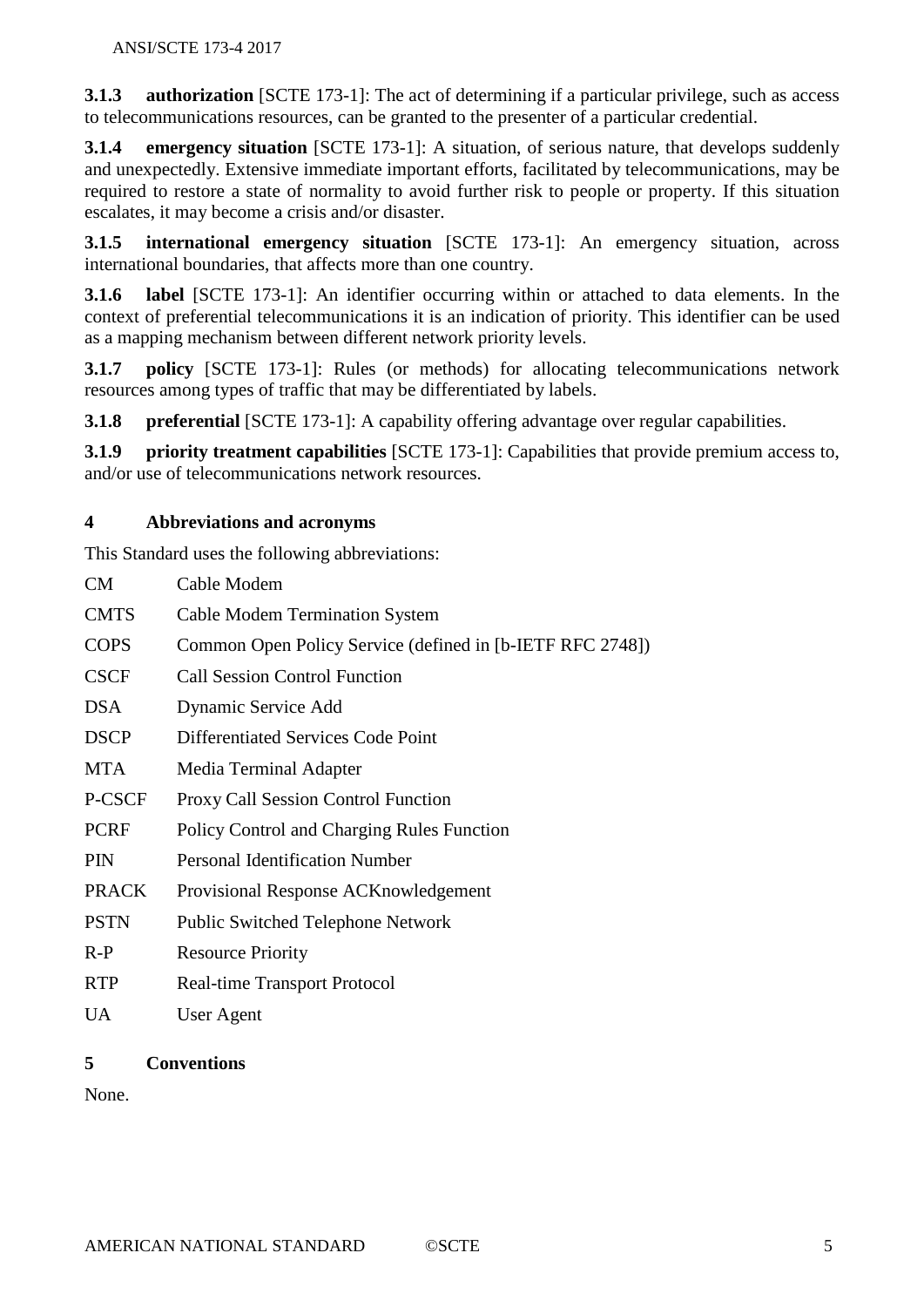#### **6 Priority in IPCablecom2**

Prioritization entails obtaining a higher probability for completing a call or session. This capability should exist on the access link and it must also be propagated throughout all relevant network entities to provide, as much as possible, end-to-end preferential treatment.

The framework standard [ANSI/SCTE 173-2] defines three aspects related to priority: the labelling, signalling and enabling mechanisms. The following clauses contain the specifications for the signalling and an enabling mechanism. As stated in the framework, placing the priority label in the data packets transmitted using RTP is not available. As a result, this Standard addresses only the requirements for signalling and enabling mechanisms. Several alternative methods are defined, which include the following:

- defining a new per hop behaviour for preferential traffic,
- a new shim layer protocol over IP,
- marking an application layer packet, and
- allocating a Diffserv code point, MPLS label, Ethernet Class of Service or other priority markings to label the packets associated with particular messages.

#### **6.1 Priority signalling in IPCablecom2**

The framework identifies the use of Resource-Priority and Accept-Resource-Priority headers defined in [IETF RFC 4412] to signal the priority in SIP request and response messages. [IETF RFC 4412] defines the term RP actor. This term refers to all entities that act upon the Resource-Priority header. These entities are the SIP proxies and the SIP user agents (UAs). In IPCablecom2, the SIP proxies are collectively called CSCF (call session control function). The UAs are the end points that initiate and receive a session: they are respectively the SIP UAC (user agent client) and SIP UAS (user agent server). These will both be referred to as the SIP UA.

There are two options for handling the R-P header. In the first option, the SIP UA shall include the R-P header, as described in section 4.7.1 of [IETF RFC 4412], in the request messages when requesting sessions in support of preferential telecommunication services. In the second option, a proxy CSCF shall generate and insert an appropriate R-P header based upon the information received in the session set-up request. The requirements to be supported by the functional entities in IPCablecom2 networks are included in clause 7.

The R-P header syntax, as defined by [IETF RFC 4412], requires defining a namespace, values for priority levels, an algorithm to be used by the RP actors and new response (error) codes relevant for this namespace. The namespace definition must be registered with IANA.

[IETF RFC 4412] defines two algorithms for providing priority even though the new namespace definition may specify other algorithms. The two algorithms defined by the RFC are preemption and priority queuing.

Appendix I illustrates the components required for a namespace definition according to [IETF RFC 4412]. Annexes A to E identify the namespace specific to each ITU region.

#### **6.2 Priority-enabling mechanisms in IPCablecom2**

Appendix II of [b-ITU-T J.360] and [ANSI/SCTE 159-1] define interfaces to set up policies and control for enabling QoS to support resource management for new services, including those that require preferential treatment. Even though QoS is not meant to imply priority, one of the considerations for the QoS architecture in IPCablecom2 networks is prioritization for sessions. [ANSI/SCTE 159-1]-specified COPS interfaces between the application manager, the policy server and CMTS may be used to perform resource management and admission control. Expanding on the COPS-defined objects, a new object called GateSpec is defined. The GateSpec object specifies a session class ID with several subfields to set priority and enable preemption of lower priority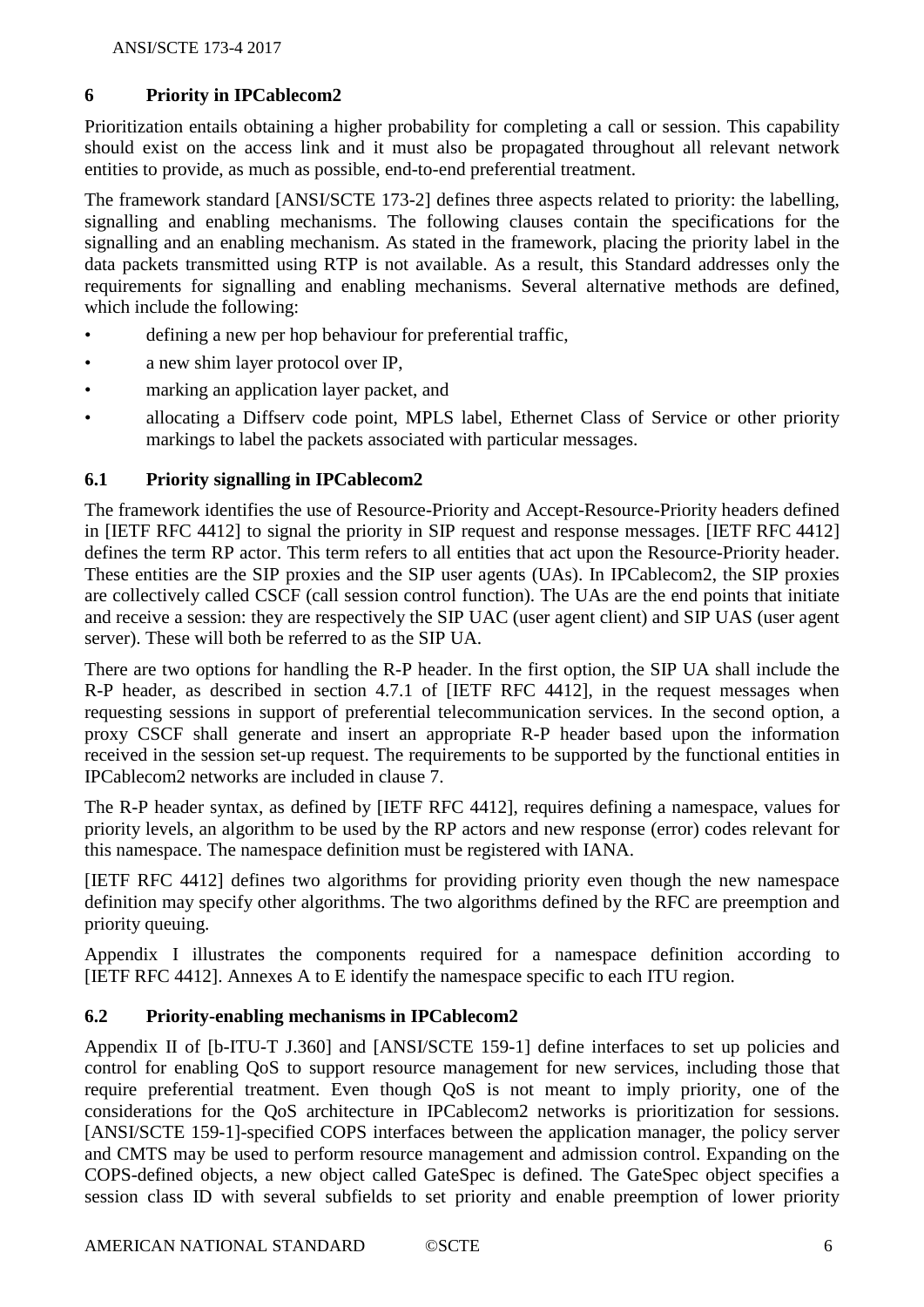#### ANSI/SCTE 173-4 2017

services if necessary (and allowed). The session class ID has bits 0-2 with priority values between 0 (lowest) to 7 (highest). This Standard does not assign values for the services that require preferential treatment. It is, therefore, necessary for users and service providers to assign the values associated with the different services.

The enabling of prioritization in IPCablecom2 networks is composed of two components. The first is at the data link layer and involves making DOCSIS service flows more promptly available for gates of a certain session class. The second is at the session layer and involves describing the priority status of a call so that the information can be propagated to all relevant entities in the network. [ANSI/SCTE 159-1] defines the process for associating the gates to the service flows.

In order to describe the flow of messages between the various functional entities, different scenarios can be studied. Two examples are shown here and they correspond to the following cases:

- 1) The flow is shown from the call origination perspective and resources are available immediately (Figures 1 and 2).
- 2) The flow is shown from the call origination perspective and the resources are available later, during the call set up (Figure 3).

Depending on the two options discussed in clause 6.1 relative to where the R-P header is inserted, the service flow is set up by the CMTS without requiring any gates to be set up by the PCRF. In option 1, the CM may request service flows (downstream and upstream) be set up with traffic priority for preferential services, based on a configuration file. The CM sends the INVITE in this service flow instead of in the primary service flow, as in option 2. The CMTS, based on the R-P header priority, can offer requests for additional bandwidth and contention request opportunities when congestion may prevent the CM from sending requests through to CMTS for upstream traffic. Option 1 may, in addition, use the exchanges to set up gates, as in option 2, for resource management and admission control.

#### **6.2.1 Priority call/session origination example for option 1 – Resources available during session request**

The flows in Figure 1 show the case of option 1 to set up QoS-based service flows for preferential telecommunications in the cable access network over an IPCablecom2 network. The key items illustrated are: (1) how the CM, provisioned for priority signalling during registration, forwards the initial INVITE request from the SIP UA on that service flow; (2) how the P-CSCF reserves and activates priority resources for the bearer to support preferential treatment; and (3) how the cable access network implements requests from the P-CSCF for priority resources. In this example, the call/session originates from a device that is authorized for preferential telecommunication services. If the call/session originates from a device that supports processing the R-P header, then a dynamic service flow for priority signalling will be set up using the DSA message, if it was not already set up during registration. The service flow will be created with the appropriate traffic priority associated with the reservation priority in the R-P header.

The message sequence to set up a call/session from a preferential telecommunication service user is shown in Figure 1. The flow only shows the steps through setting up the bearer resources. The service flow set up during registration is for priority signalling and bearer. Resources are reserved after the P-CSCF processes the INVITE request. The remaining steps use the illustrated service flows for signalling and bearer between the CM and the CMTS. The details of the release sequence and error conditions are not included in the example below.

A high level summary of the message exchange is provided below:

- 1. The SIP UA generates the initial INVITE with the R-P header in step A1.
- 2. When the CM receives A1, it processes the R-P header and determines the service flow that was set up for preferential telecommunication service. It waits for the special contention request opportunity for that service flow and then sends the contention request (A2).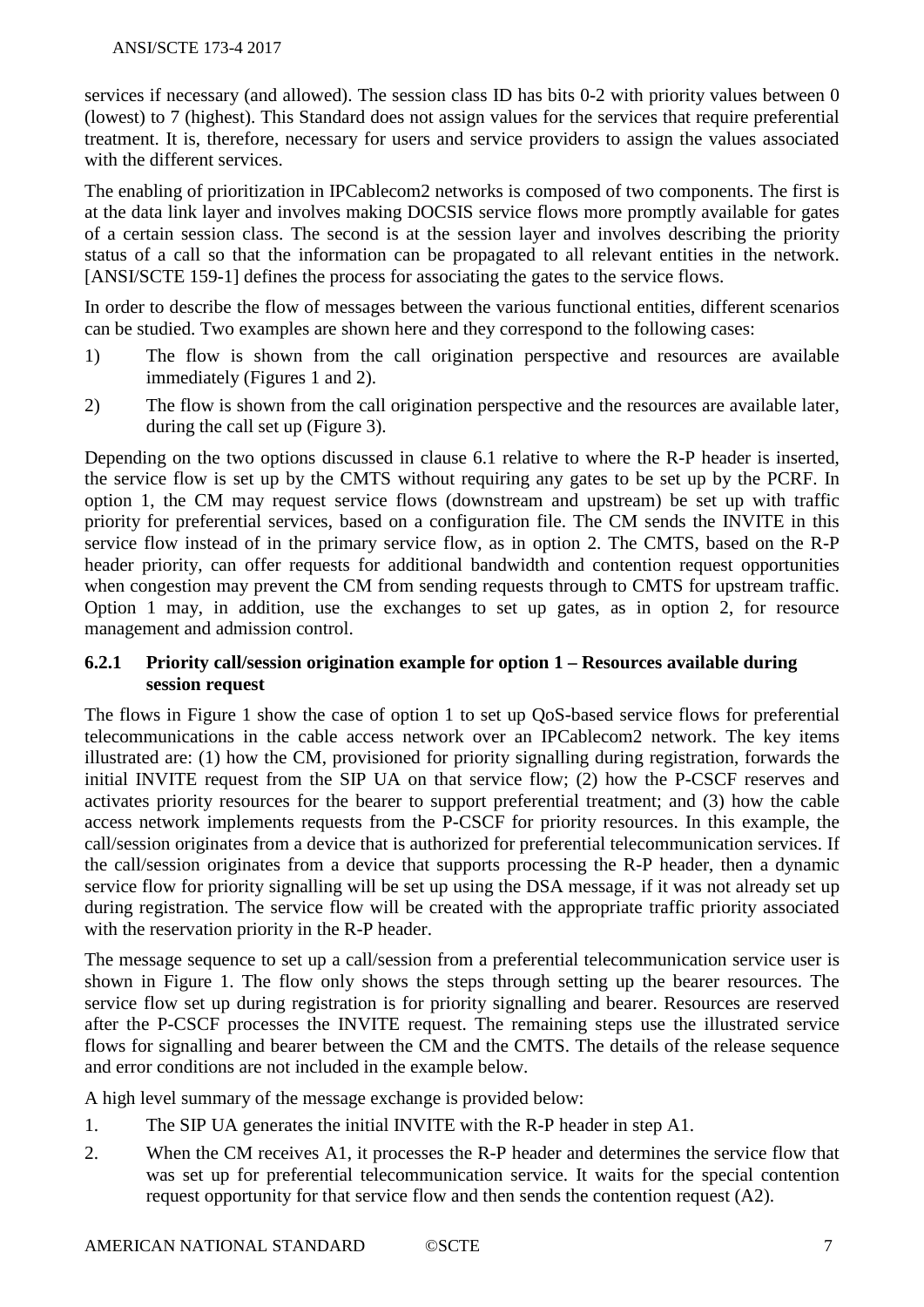- 3. The CMTS processes the request and determines the traffic priority for that service flow. It includes a grant in a subsequent MAP message (A3) for that service flow.
- 4. This allows the CM to send the packet (A4) over the signalling service flow for the preferential treatment service.
- 5. Having received a packet, the CMTS processes it and sends a completed IP packet to the P-CSCF (A5). If the IP packet needed to be segmented or if the initial INVITE was split into multiple IP packets by the UE, steps A2-A5 would be repeated until the entire INVITE is sent to the P-CSCF. The only difference is that the CM could include a follow-up request to send in the data packet in step A4, which would eliminate the need to wait for another contention request opportunity. The CMTS processes the request according to the traffic priority assigned for the service flow by giving it a priority over other normal sessions.
- 6. When the P-CSCF receives the INVITE, it recognizes that this is a preferential telecommunication service request (A6) and, at this point, special processing is invoked. For the remainder of the session, it will give priority over normal sessions in processing messages related to this session.
- 7. The P-CSCF issues a Diameter AA-request to the PCRF (A7) to reserve bearer resources, as normal, with the following enhancements for preferential treatment: (1) it will set the value of the Reservation-Priority AVP to the appropriate priority as specified by the service provider or regional authority and (2) it may include a special DSCP value to be used for transmitting IP packets in the service provider's network.
- 8. The PCRF will recognize the Reservation-Priority value and give priority in processing the message. The resulting Gate-Set messages (A8) sent to the CMTS will include a SessionClassID value that would be assigned for preferential treatment. Since the cable access network service flows are unidirectional, the PCRF would prepare a pair of Gate-Set messages: upstream and downstream.
- 9. The CMTS will recognize the value of the SessionClassID value and give priority in processing the request. If resources are available, a normal DSA-REQ (A9), DSA-RSP (A10), and DSA-ACK (A11) sequence occurs.
- 10. When the PCRF has received the Gate-Set ACK (A12) and forwarded the reservation response to the P-CSCF (A13), the P-CSCF sends the INVITE with the RPH header to the core network (A14).
- 11. After the INVITE has been processed in the core network, a message will be sent back to the P-CSCF with the answer to the offer, namely, the 183 Session Progress message. The same sequence will occur in the cable access network whenever the answer is received. When the P-CSCF receives the answer (C1), it will forward the answer to the SIP UA (C2-C3) and the message will be sent using the priority signalling flow that was established during registration.
- 12. The P-CSCF will also activate the bearer resources (C4) that had been previously reserved. (NOTE – The answer may modify the original offer, but the same sequence of messages occurs.)
- 13. Since the activation request includes the preferential treatment Reservation-Priority value, the PCRF treats this as a priority request and creates the appropriate Gate-Set messages (C5). The CMTS processes them with priority (C6-C8) and since the resources have already been reserved, the pre-assigned resources are activated. Since the UGS upstream service flow has defined QoS parameters, there is no need for any additional preferential treatment priority. The QoS parameters in the downstream flow guarantee that the CMTS will transmit downstream traffic correctly. The downstream flow will be assigned the Traffic Priority value to allow cable modems to give priority when sending the data packets to the SIP UA.
- 14. After the flows are activated, the CMTS responds to the PCRF (C9) and the PCRF responds to the P-CSCF (C10). At this point, the bearer stream is active for the session.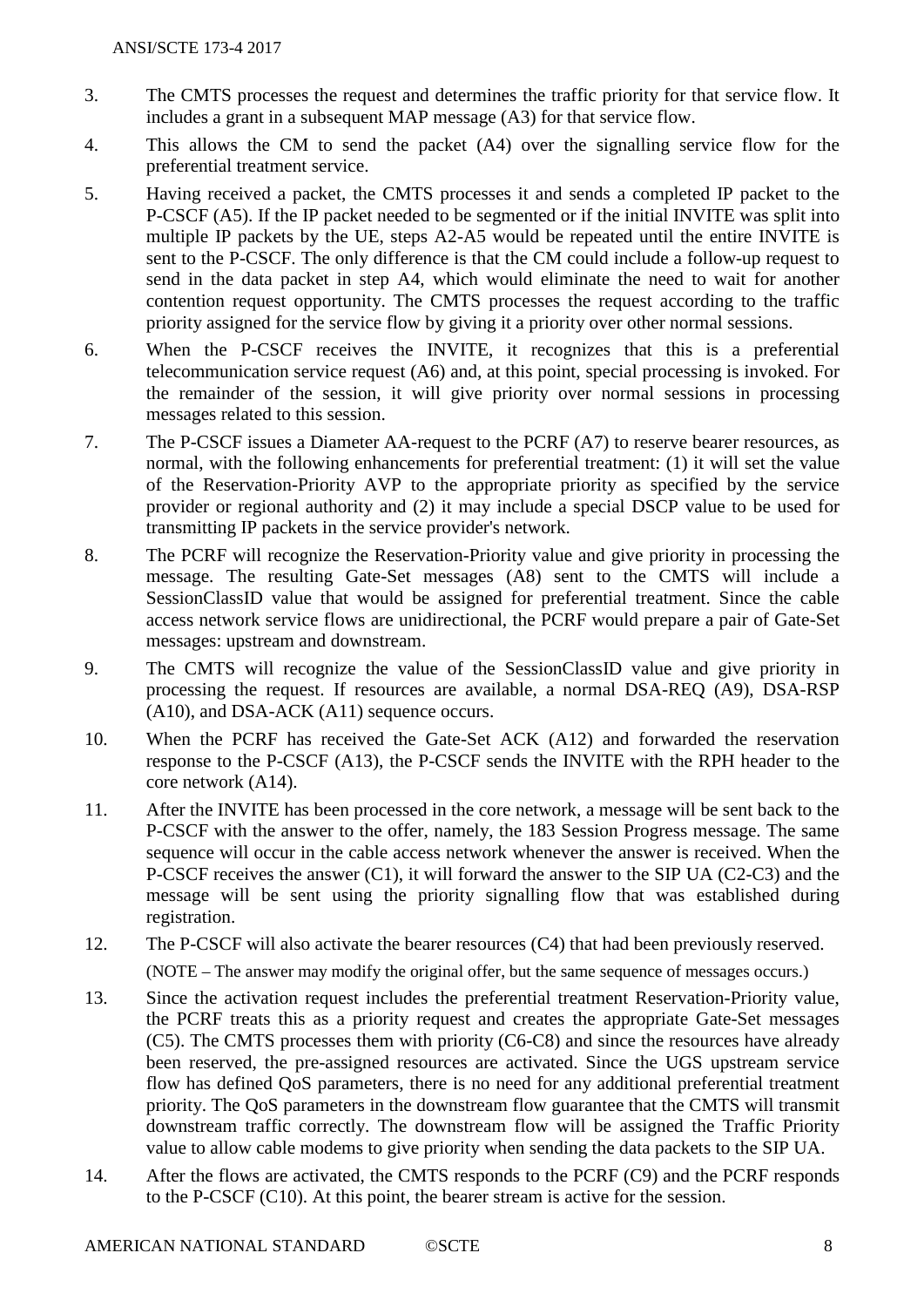- 15. The SIP UA will respond with a PRACK (D1). The CM will use the signalling service flow set up during registration to send the request (D2). It will use a special contention request opportunity to send a request.
- 16. The CMTS will recognize that the Traffic Priority for this service flow has the preferential treatment Traffic Priority value and will give this request priority over other best effort service flow requests. It will send a grant message (D3) and the CM will send the data packet in the slot provided (D4). This packet will be forwarded by the CMTS to the P-CSCF (D5). The IP packet may be assigned a special DSCP value to ensure the packet has priority in the service provider's network.
- 17. The remainder of the call set-up proceeds normally using the service flows that have been set up for signalling and bearer.



**Figure 1 – Priority call/session origination example for option 1 – Resources available during session request**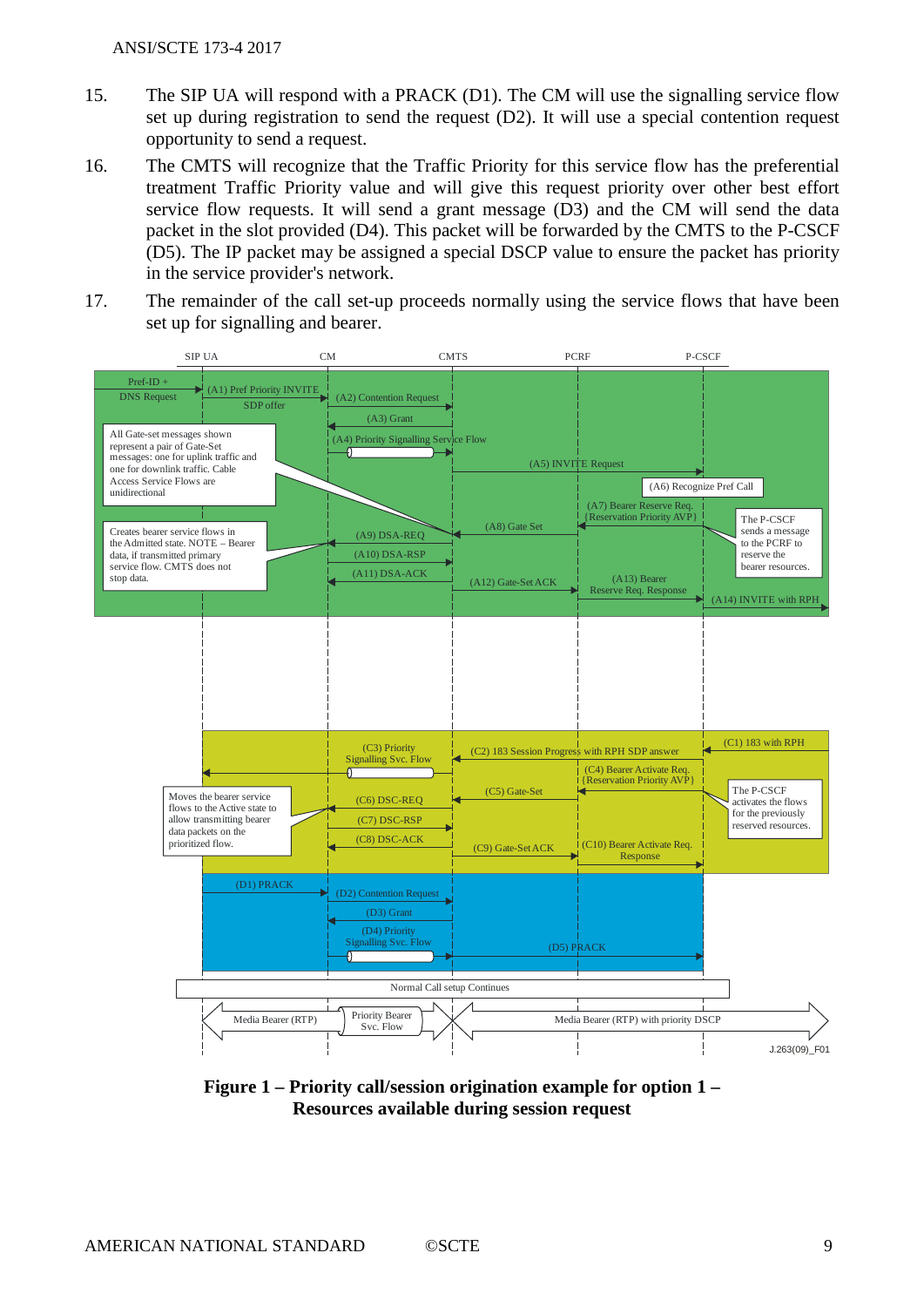#### **6.2.2 Priority call/session origination example for option 1– Initial resource failure**

The sequence of messages to process and transmit the INVITE with the R-P header to the P-CSCF is the same as in Figure 1. The exchange of messages and the resulting success or failure to complete the call/session set up when resources are not available initially (when request for reservation was sent) follows the same steps described in 6.2.4 for option 2, except for the steps required for setting up the signalling service flow.

#### **6.2.3 Priority call/session origination example for option 2 – Resources available during session request**

The flows in Figure 2 show the case of option 2 to set up QoS-based service flows for preferential telecommunications in the cable access network over an IPCablecom2 network. The key items illustrated are (1) how the CM forwards the initial INVITE request from the UE, before the P-CSCF requests priority signalling resources; (2) how the P-CSCF reserves and activates priority resources for the bearer to support preferential treatment; and (3) how the cable access network implements requests from the P-CSCF for priority resources.

The message sequence to set up a call from a preferential telecommunication service user is shown in Figure 2. The flow only shows the steps through setting up the bearer resources. The remaining steps use the illustrated service flows for signalling and bearer between the CM and the CMTS. The details of the release sequence and error conditions are not included in the example.

A high level summary of the message exchange is provided below:

- 1. The SIP UA generates the initial INVITE in step A1.
- 2. When the CM receives A1, it does normal processing to request permission to send a packet on the upstream channel. It waits for a contention request opportunity and then sends the contention request (A2).
- 3. The CMTS does normal processing and includes a grant in a subsequent MAP message (A3).
- 4. This allows the CM to send the packet (A4) over the primary service flow. On the primary service flow, the CM competes with all other CMs that are serviced on the same upstream channel by the CMTS.
- 5. Having received a packet, the CMTS processes it and then sends a completed IP packet to the P-CSCF (A5). If the IP packet needed to be segmented or if the initial INVITE was split into multiple IP packets by the UE, steps A2-A5 would be repeated until the entire INVITE is sent to the P-CSCF. The only difference is that the CM could include a follow-up request to send in the data packet in step A4, which would eliminate the need to wait for another contention request opportunity. Since normal priority is used in these steps, there could be delay in the presence of overload before the INVITE arrives at the P-CSCF.
- 6. When the P-CSCF receives the INVITE, it recognizes that this is a preferential telecommunication service request (A6) and, at this point, special processing is invoked. For the remainder of the session, it will give priority over normal sessions in processing messages related to this session.
- 7. The P-CSCF issues a Diameter AA-request to the PCRF (A7) to reserve bearer resources, as normal, with the following enhancements for preferential treatment: (1) it will set the value of the Reservation-Priority AVP to the appropriate priority as specified by the service provider or regional authority and (2) it may include a special DSCP value to be used for transmitting IP packets in the service provider's network.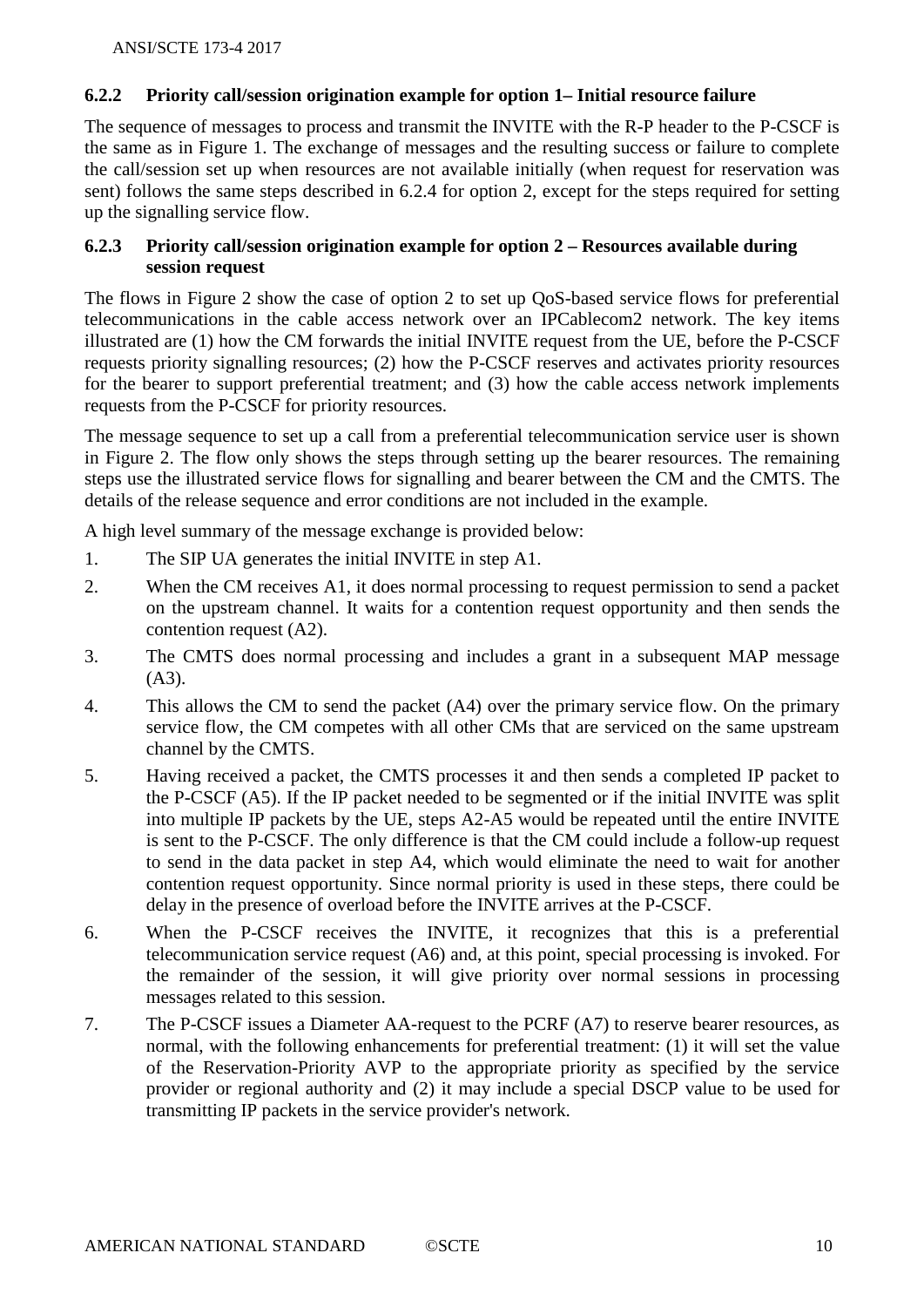- 8. The PCRF will recognize the Reservation-Priority value and give priority in processing the message. The resulting Gate-Set messages (A8) sent to the CMTS will include a SessionClassID value that would be assigned for preferential treatment. Since the cable access network service flows are unidirectional, the PCRF would prepare a pair of Gate-Set messages: upstream and downstream.
- 9. The CMTS will recognize the value of the SessionClassID value and give priority in processing the request. If resources are available, a normal DSA-REQ (A9), DSA-RSP (A10), and DSA-ACK (A11) sequence occurs.
- 10. When the PCRF has received the Gate-Set ACK (A12) and forwarded the reservation response to the P-CSCF (A13), the P-CSCF sends the INVITE to the core with the RPH header added (A14) to the invite (in option 1 additional processing to insert the R-P header is not required because the request from the SIP UA includes this header).
- 11. While the bearer reservation processing is occurring, the P-CSCF will also request establishment of priority signalling flows for subsequent signalling messages between it and the SIP UA. It does this by sending two Diameter AA-requests to the PCRF (B1) to create a new priority upstream signalling flow and a new priority downstream signalling flow that will be assigned the preferential telecommunication service Traffic Priority value.
- 12. The PCRF recognizes the Reservation-Priority value and gives priority in preparing Gate-Set messages to the CMTS. This (B2) is a request to create and activate new priority service flows with the Traffic Priority and the SessionClassID values assigned for the preferential telecommunication service. The classifier in the Gate-Set messages identifies the appropriate signalling IP addresses and ports.
- 13. The CMTS recognizes the SessionClassID value and gives priority in processing the request. It creates two priority signalling service flows (B3-B5) that have the preferential treatment Traffic Priority value. This Traffic Priority value will be used by the CMTS to give priority to upstream requests to send data packets and to give priority in processing data packets destined to the CM for downstream traffic. The classifier in the service flow will distinguish SIP signalling messages from other data traffic.
- 14. When the flows are set up, the CMTS responds back to the PCRF (B6) and the PCRF responds back to the P-CSCF (B7). All future signalling messages will use these flows. When the session is terminated, messages will be sent to delete the signalling service flows.
- 15. After the INVITE has been processed in the core network, a message will be sent back to the P-CSCF with the answer to the offer, namely, the 183 Session Progress message. The same sequence will occur in the cable access network whenever the answer is received. When the P-CSCF receives the answer (C1), it will forward the answer to the SIP UA (C2-C3) and the message will be sent using the priority signalling flow that was just established.

NOTE 1 – This flow for option 2 covers the case where the answer included the same RPH value as in the request. In [IETF RFC 4412], RPH in responses are not allowed. This is under discussion in IETF. Therefore, the feasibility of implementing option 2 depends on further development work by the IETF with respect to RPH responses.

16. The P-CSCF will also activate the bearer resources (C4) that had been previously reserved. NOTE 2 – The answer may modify the original offer, but the same sequence of messages occurs.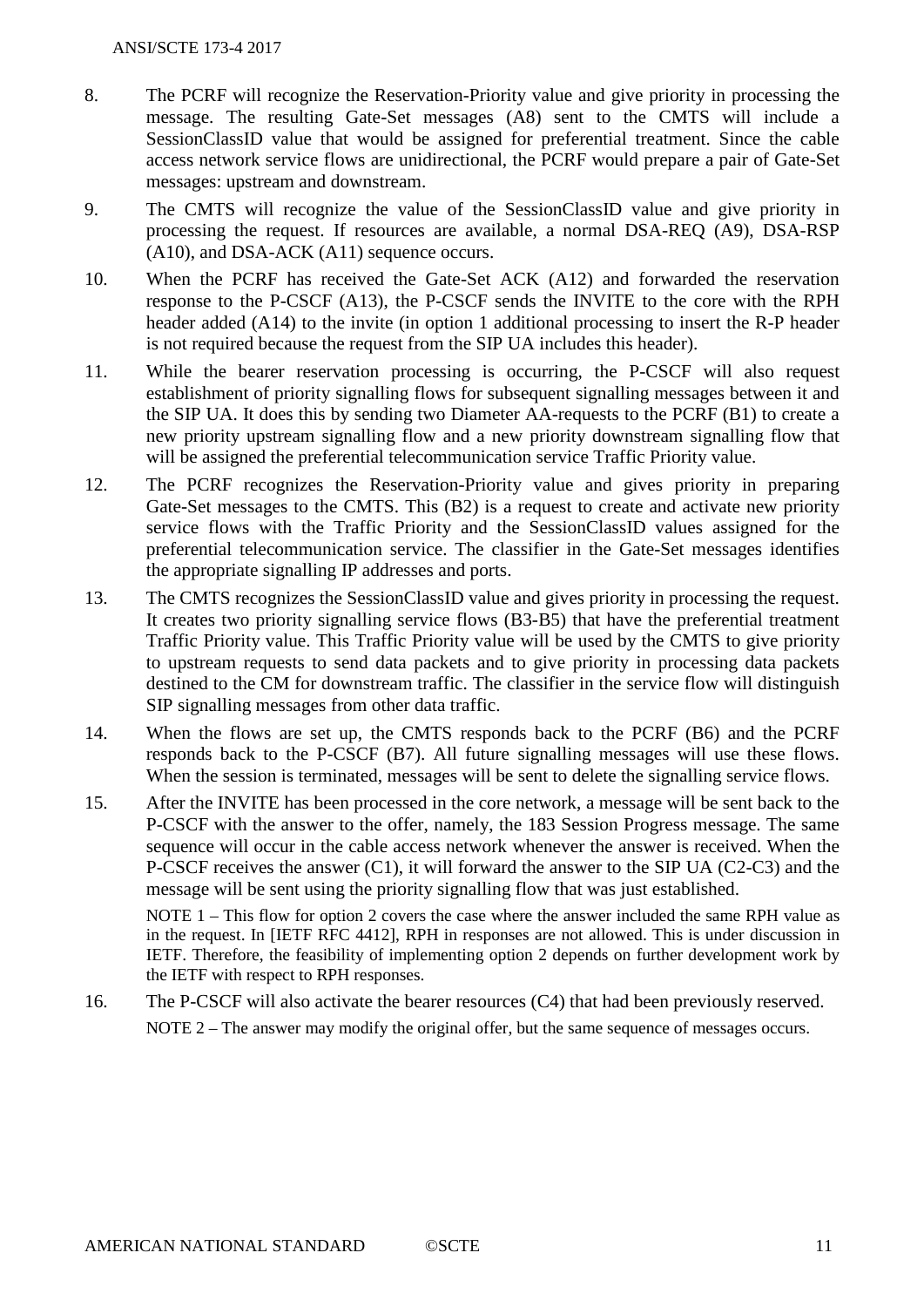- 17. Since the activation request includes the preferential treatment Reservation-Priority value, the PCRF treats this as a priority request and creates the appropriate Gate-Set messages (C5). The CMTS processes them with priority (C6-C8) and since the resources have already been reserved, the pre-assigned resources are activated. Since the UGS upstream service flow has defined QoS parameters, there is no need for any additional preferential treatment priority. The QoS parameters in the downstream flow guarantee the CMTS will transmit downstream traffic correctly. The downstream flow will be assigned the Traffic Priority value to allow cable modems to give priority when sending the data packets to the SIP UA.
- 18. After the flows are activated, the CMTS responds to the PCRF (C9) and the PCRF responds to the P-CSCF (C10). At this point, the bearer stream is active for the session.
- 19. The SIP UA will respond with a PRACK (D1). Since the priority signalling flow is now active, the CM will use the service flow classifiers to send the request (D2) on that flow. It will either use a normal contention request or a special contention request opportunity to send a request to send.
- 20. The CMTS will recognize that the Traffic Priority for this service flow has the preferential treatment Traffic Priority value and give this request priority over other best effort service flow requests. It will send a grant message (D3) and the CM will send the data packet in the slot provided (D4). This packet will be forwarded by the CMTS to the P-CSCF (D5). The IP packet may be assigned a special DSCP value to ensure the packet has priority in the service provider's network.
- 21. The remainder of the call set up proceeds normally using the service flows that have been set up for signalling and bearer.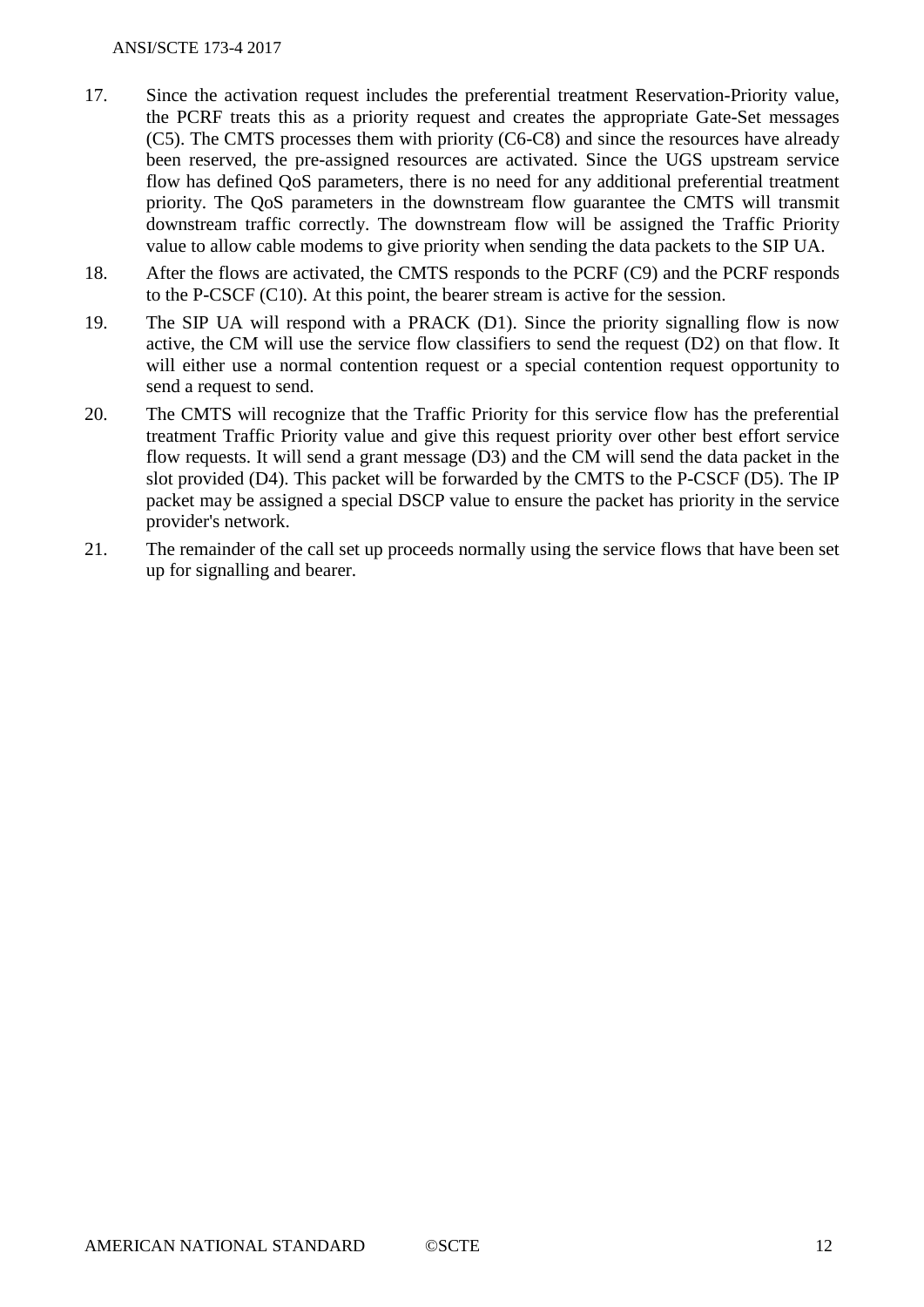#### ANSI/SCTE 173-4 2017



**Figure 2 – Priority call/session origination example for option 2 – Resources available during session request**

#### **6.2.4 Priority call/session origination example for option 2 – Initial resource failure**

When resources are not available, there are two possible scenarios: (1) the resources are not available when the initial INVITE arrives but become available when the SIP answer arrives, and (2) the resources are not available when the initial INVITE arrives and are still not available when the SIP answer arrives. In the first case, the call proceeds normally with no visible impact. In the second case, the call is cancelled when the resource activation request fails (see Figure 3).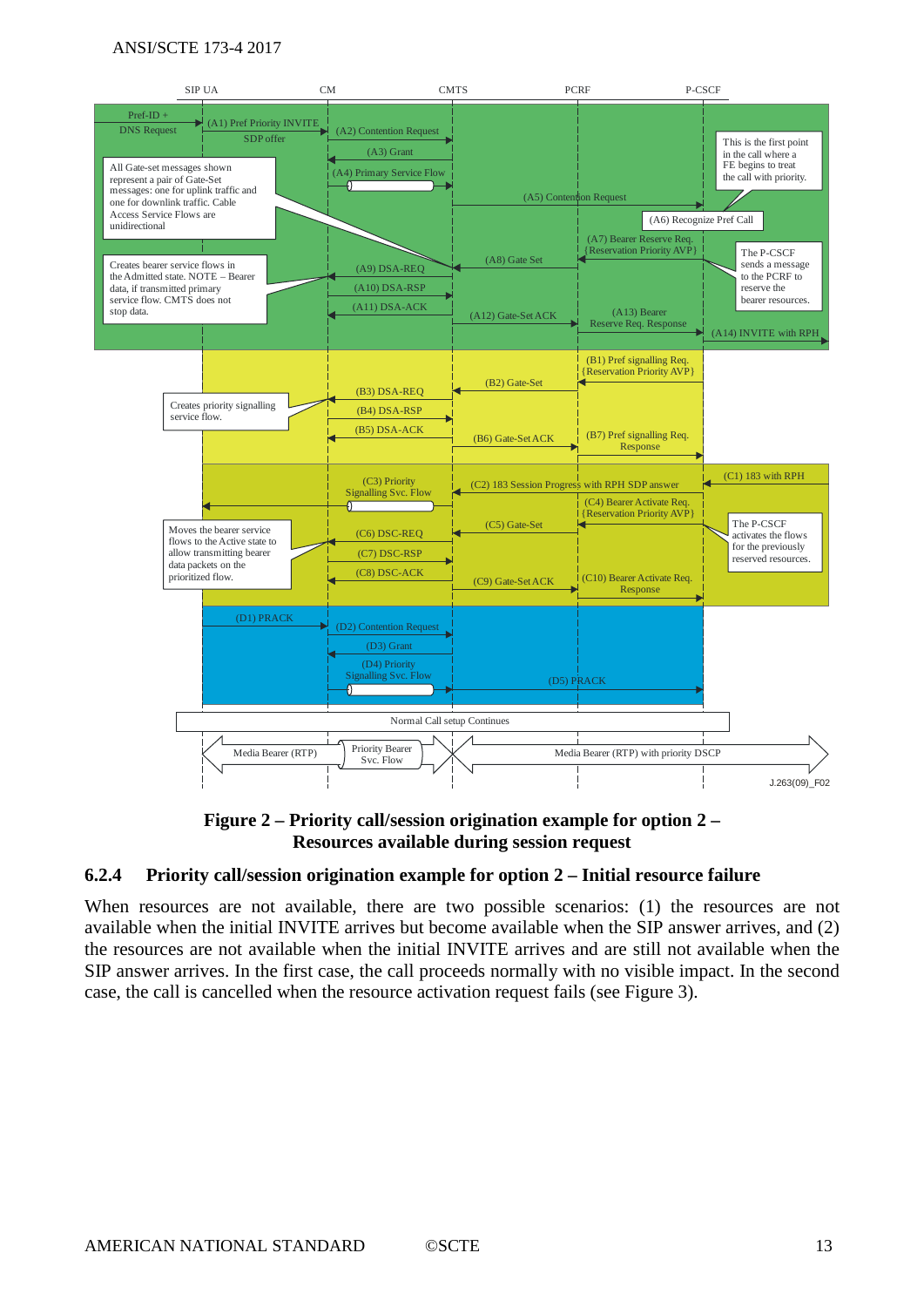#### ANSI/SCTE 173-4 2017



**Figure 3 – Priority call/session origination example for option 2 – Initial resource failure**

Since resources are not available in the CMTS when the Gate-Set message (A8) arrives, the CMTS fails the request and sends a new failed reply response to the PCRF (A9) and the PCRF forwards this back to the P-CSCF (A10). The P-CSCF has two options at this point, it could fail the call or, as shown above, the P-CSCF can proceed with normal call set up and send the INVITE on (A11). In this case, the P-CSCF will do a final check for resources when the SIP answer arrives.

When the answer arrives  $(C1)$ , the P-CSCF sends an activate message to the PCRF  $(C2)$ , just as if the original reservation request had succeeded. In this case, resources are available and the call proceeds normally.

If the resources are still not available when the SIP answer arrives, the P-CSCF attempts to activate resources, the request still fails. At this point, the P-CSCF will begin normal steps to cancel the call. Because a priority service flow for signalling (B1-B7) has been set up, the P-CSCF sends a message to the PCRF (E1) to delete the priority signalling service flow.

#### **7 Requirements for signalling priority in IPCablecom2**

#### **7.1 Requirements using option 1**

In option 1, the SIP UA includes the R-P header in the SIP INVITE message.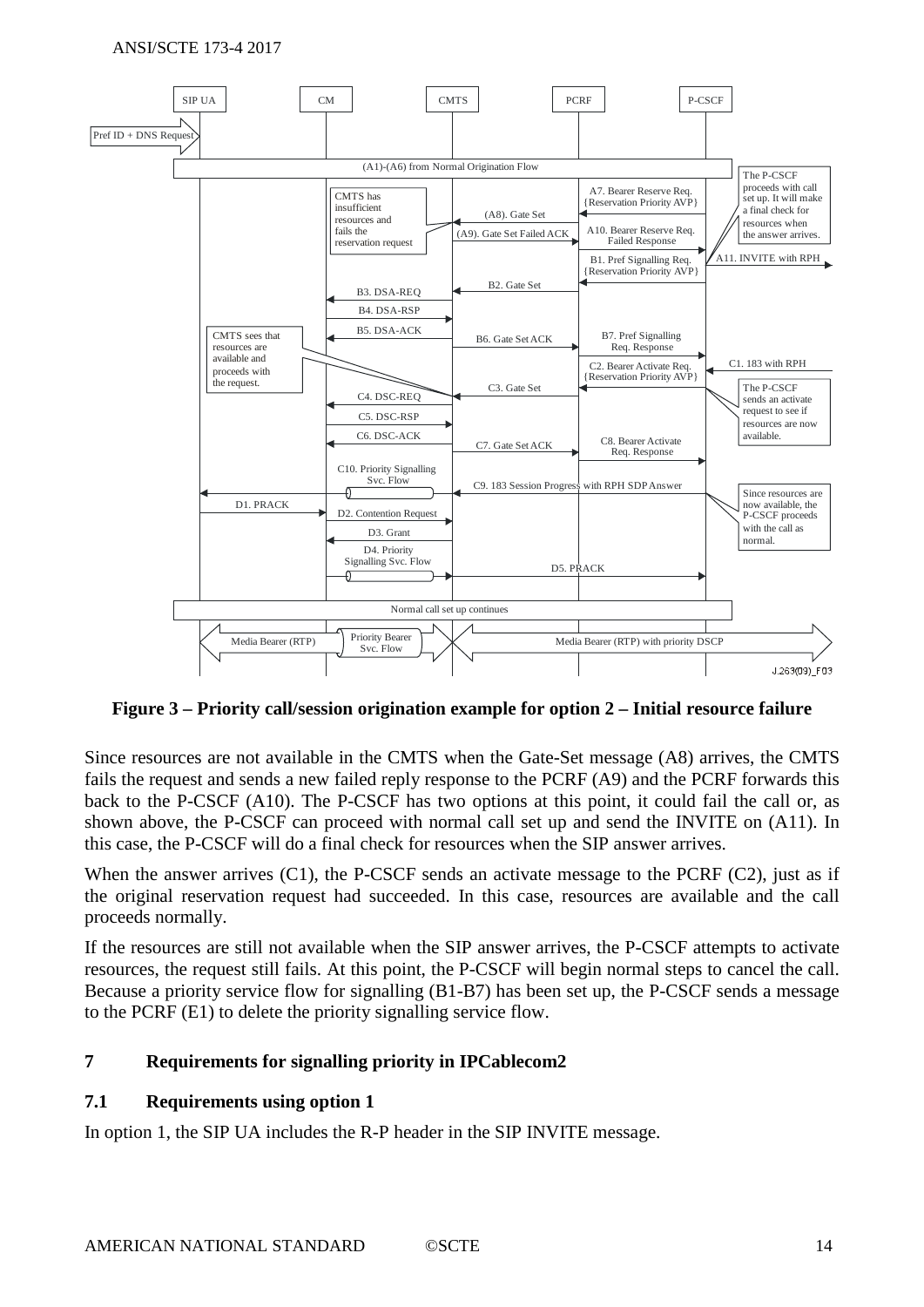#### **7.1.1 Requirements for the SIP UA and CM**

The SIP UA and CM shall process the SIP-INVITE message with the R-P header to determine that this session requires priority treatment. The CM shall use the preferential telecommunications service flow to send requests for these sessions.

#### **7.1.2 Requirements for the CMTS**

The CMTS shall recognize and process the R-P header to give priority to these requests over other session requests.

#### **7.1.3 Requirements for the P-CSCF**

The P-CSCF shall recognize the request for priority treatment based on the information in the SIP INVITE from the SIP UA and processes the request as defined in [IETF RFC 4412].

#### **7.2 Requirements using option 2**

In option 2, the SIP UA issues an indication in the session set-up (SIP-INVITE) message that this session requires priority treatment. This information may include using specific access numbers, a feature code (a special prefix assigned by the service provider or the national authority), specific destination numbers, or a combination of these.

#### **7.2.1 Requirements for the SIP UA and CM**

Additional requirements beyond those included in existing Recommendations of the ITU-T J.300 series do not exist.

#### **7.2.2 Requirements for the CMTS**

There are no signalling requirements for the CMTS to recognize the R-P header.

#### **7.2.3 Requirements for the P-CSCF**

The P-CSCF shall recognize the request for priority treatment based on the information in the SIP INVITE from the SIP UA and add the R-P header with the appropriate namespace and priority level, prior to transmitting the request to the core network.

#### **8 Requirements for the priority enabling mechanism in IPCablecom2**

#### **8.1 SIP UA and CM**

Based on the configuration during registration, service flows must be supported by the CM for preferential treatment services in option 1.

For option 2, the access layer does not impact the SIP UA or the CM when preferential telecommunication services are invoked in the network.

#### **8.2 CMTS**

These requirements are for both option 1 and option 2**.**

The CMTS is the key to providing priority for preferential telecommunication services in the cable access network. There are two areas that need to be addressed: the CMTS needs to give priority to requests for assignment of cable resources for these services, and it needs to give priority to transmission of contention requests to send packets for these services.

When the CMTS sees a request from the policy server to create or activate service flows, it needs to recognize the preferential telecommunication service related requests and process them with priority.

The CMTS shall use the SessionClassID as the basis for determining which requests for resources to process and honour, and the CMTS shall process the highest priority requests first.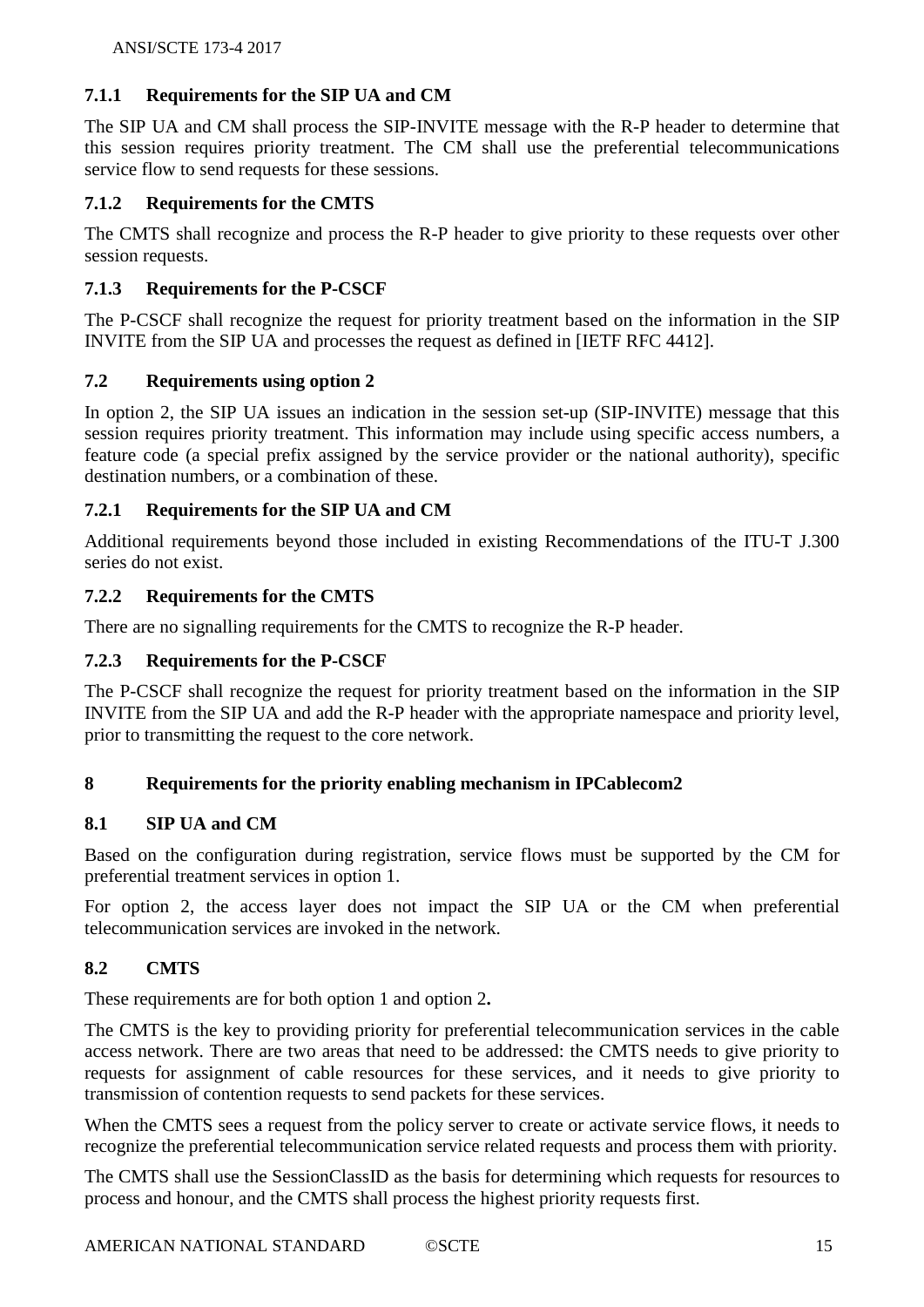A new priority SessionClassID value shall be defined according to the definition given in [ANSI/SCTE 159-1] and in Appendix II of [b-ITU-T J.360] for these services. The SessionClassID value shall have a higher priority than any other SessionClassID value with the possible exception of network maintenance values. The values should be assigned by the service provider or the appropriate authority.

The CMTS shall be able to reserve a predetermined percentage of assignable resources for preferential telecommunication service flows. When not assigned to priority service flows, these resources should be available for normal best effort service flows.

When the CMTS receives a request to assign resources for a request with a SessionClassID value for preferential services, it shall honour that request if the CMTS has not reached the resource limit for these priority service flows. If it has reached the limit, it shall do one of the following:

- If the CMTS has not reached other limits for assigning resources, the CMTS may allocate resources as if this were a normal priority request.
- If the CMTS chooses not to assign resources, the CMTS shall fail the request and send the normal failure response when resources are not available.

When the CMTS is processing upstream traffic requests, the CMTS needs to recognize the Traffic Priority in the best effort and non-real time polling traffic flows and may use the Traffic Priority value for best effort flows to provide additional contention request opportunities as needed for preferential telecommunication services. The CMTS needs to honour priority request to send preferential telecommunications related messages first.

The CMTS shall give priority to upstream traffic requests based on the Traffic Priority value assigned to the service flow.

A new Traffic Priority value shall be defined for preferential telecommunication services. This Traffic Priority value shall have a higher priority than any other Traffic Priority value with the possible exception of network maintenance values.

The CMTS may grant periodic special contention request opportunities to best effort service flows that are assigned a preferential telecommunications Traffic Priority value.

When the CMTS receives IP packets destined for a CM, the CMTS needs to recognize the assigned Traffic Priority and give priority to these downstream packets.

The CMTS shall give priority to received IP packets destined for a CM based on the Traffic Priority value assigned to the service flow.

## **8.3 PCRF**

Within the IPCablecom2 multimedia architecture, the PCRF functionality is equivalent to two separate functional entities: an application manager and the policy server. Application managers provide a standard way for applications to interface with the IPCablecom2 multimedia policy server. The application manager is specifically designed to interface with the IPCablecom2 elements using the Diameter Rx reference point as defined in Appendix II of [b-ITU-T J.360]. This clause provides detailed requirements for each functional element.

#### **8.3.1 IPCablecom application manager**

The IPCablecom application manager (IPAM) needs to recognize the preferential telecommunication service Reservation-Priority AVP values in Diameter requests on the Rx reference point and use this information in communicating with the policy server.

The IPAM shall recognize the Reservation-Priority AVP in request messages received over the Diameter Rx reference point and shall use the values to give priority in processing requests.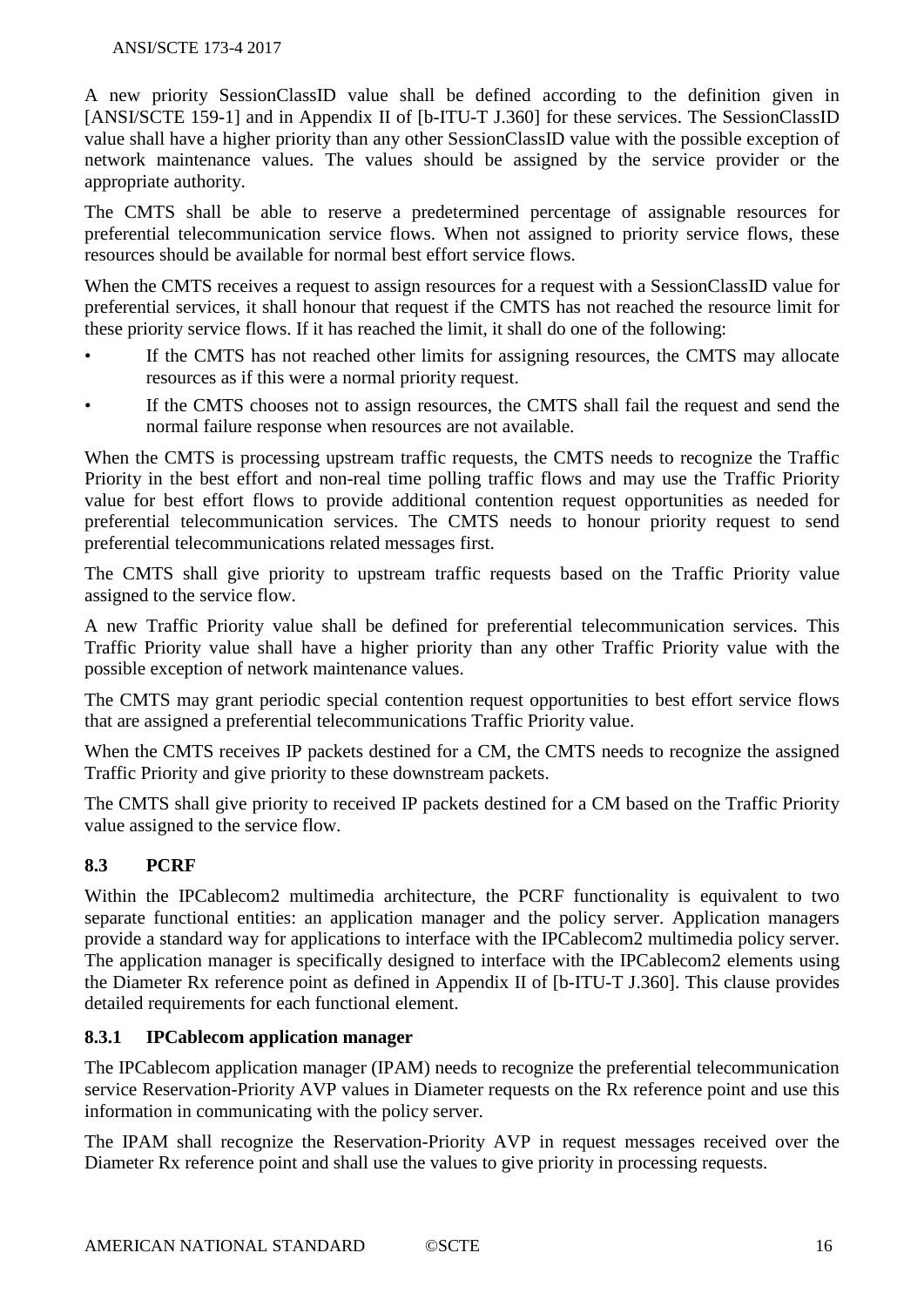The Reservation-Priority values for preferential telecommunication services shall be defined to be higher priority than other Reservation-Priority values with the possible exception of network maintenance values.

The IPAM shall use the Reservation-Priority AVP value in creating the SessionClassID and shall convert the Reservation-Priority value to the SessionClassID value assigned for preferential telecommunication services.

The IPAM shall use the Reservation-Priority AVP value in creating the Traffic Priority and shall convert the Reservation-Priority value to the preferential telecommunications Traffic Priority value.

#### **8.3.2 Policy server**

In general terms, the policy server receives Gate-Set and Gate-Delete messages from the application manager in COPS decision messages, forwards them to the CMTS in COPS decision messages, and passes responses back to the application manager.

The policy server shall recognize the SessionClassID in Gate-Set messages and the policy server shall use the values to give priority in processing requests.

#### **8.4 P-CSCF**

When the P-CSCF detects a request for preferential telecommunications (either directly as in option 1 or indirectly as in option 2), special actions are performed in processing the request before transmitting to the core network. For IPCablecom2 applications, the following specific cable access requirements are included.

When the P-CSCF detects a request (e.g., INVITE, SUBSCRIBE) to or from the SIP UA to establish a new preferential treatment service SIP dialogue with the SIP UA, the P-CSCF shall send a message to the PCRF to create priority signalling service flows (upstream and downstream) for option 2 and it shall include the Reservation-Priority AVP value assigned for the service. For both options, the P-CSCF shall send a message to the PCRF to create bearer service flows and it shall include the Reservation-Priority AVP value assigned for the service.

#### **8.5 Preferential Treatment-AS (PrefTreat-AS)**

When the PrefTreat-AS detects a request to or from the SIP UA to establish a new preferential treatment data service with the SIP UA, the PrefTreat-AS shall send a message to the PCRF over the Diameter Rx reference point to create priority signalling service flows (upstream and downstream) for option 2. The PrefTreat-AS may do this when it receives the initial request, prior to completion of the authentication and authorization sequence.

The PrefTreat-AS shall include the Reservation-Priority AVP with the value specified for these services in all messages sent to the PCRF over the Rx interface.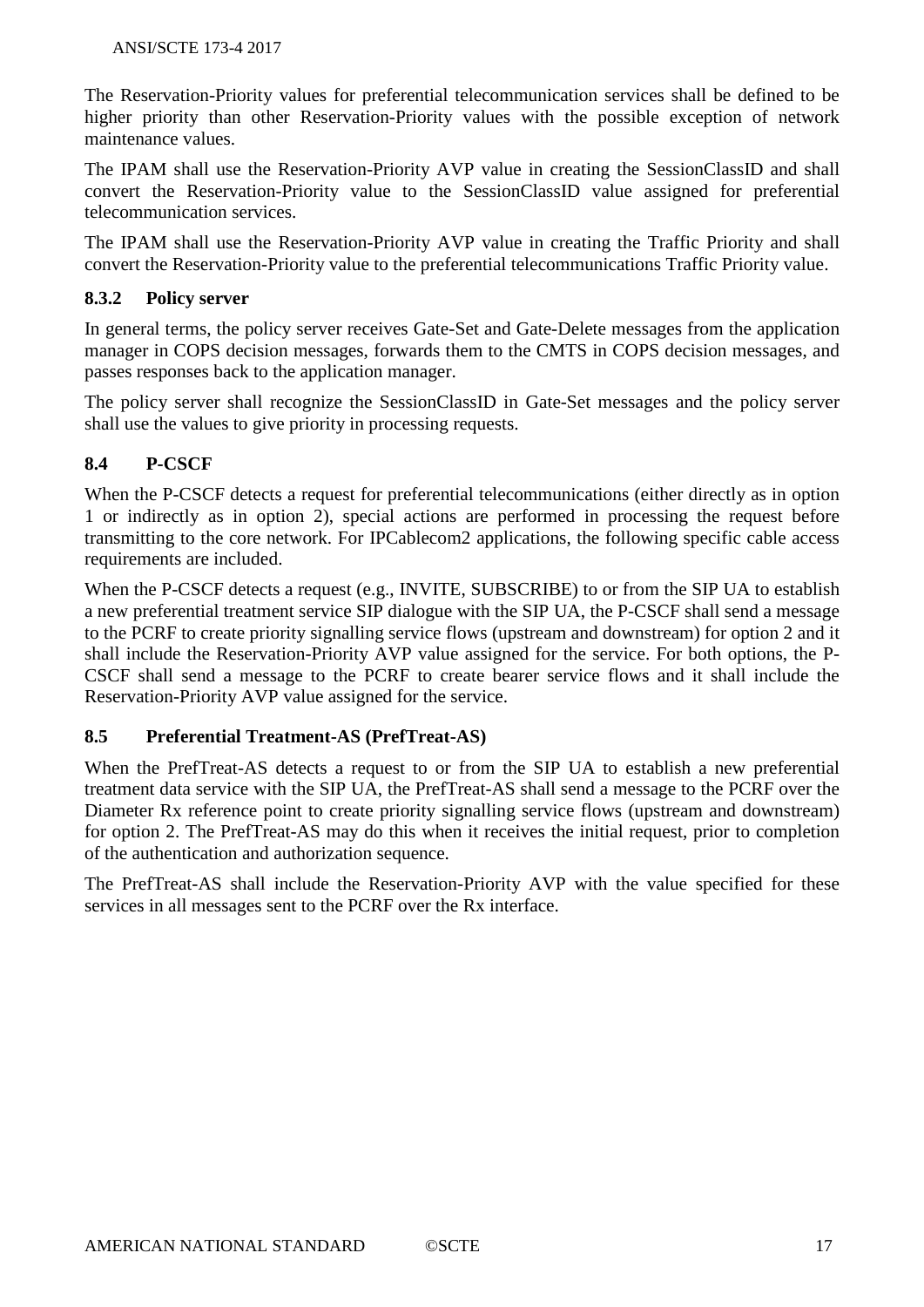#### **Annex A**

#### **Namespace used for ITU Region A**

(This annex forms an integral part of this Standard)

This annex will provide the namespace to be used in the R-P header for ITU Region A. If ITU Region A needs this namespace, then it needs to request it from IANA. The relevant instructions are found in [IETF RFC 4412].

## **Annex B**

#### **Namespace used for ITU Region B**

(This annex forms an integral part of this Standard)

[IETF RFC 4412]-defined "ETS" namespace must be used within ITU Region B for emergency services.

For emergency services using wireless access, the "WPS" namespace defined in [IETF RFC 4412] must be used.

## **Annex C**

#### **Namespace used for ITU Region C**

(This annex forms an integral part of this Standard)

This annex will provide the namespace to be used in the R-P header for ITU Region C. If ITU Region C needs this namespace, then it needs to request it from IANA. The relevant instructions are found in [IETF RFC 4412].

## **Annex D**

#### **Namespace used for ITU Region D**

(This annex forms an integral part of this Standard)

This annex will provide the namespace to be used in the R-P header for ITU Region D. If ITU Region D needs this namespace, then it needs to request it from IANA. The relevant instructions are found in [IETF RFC 4412].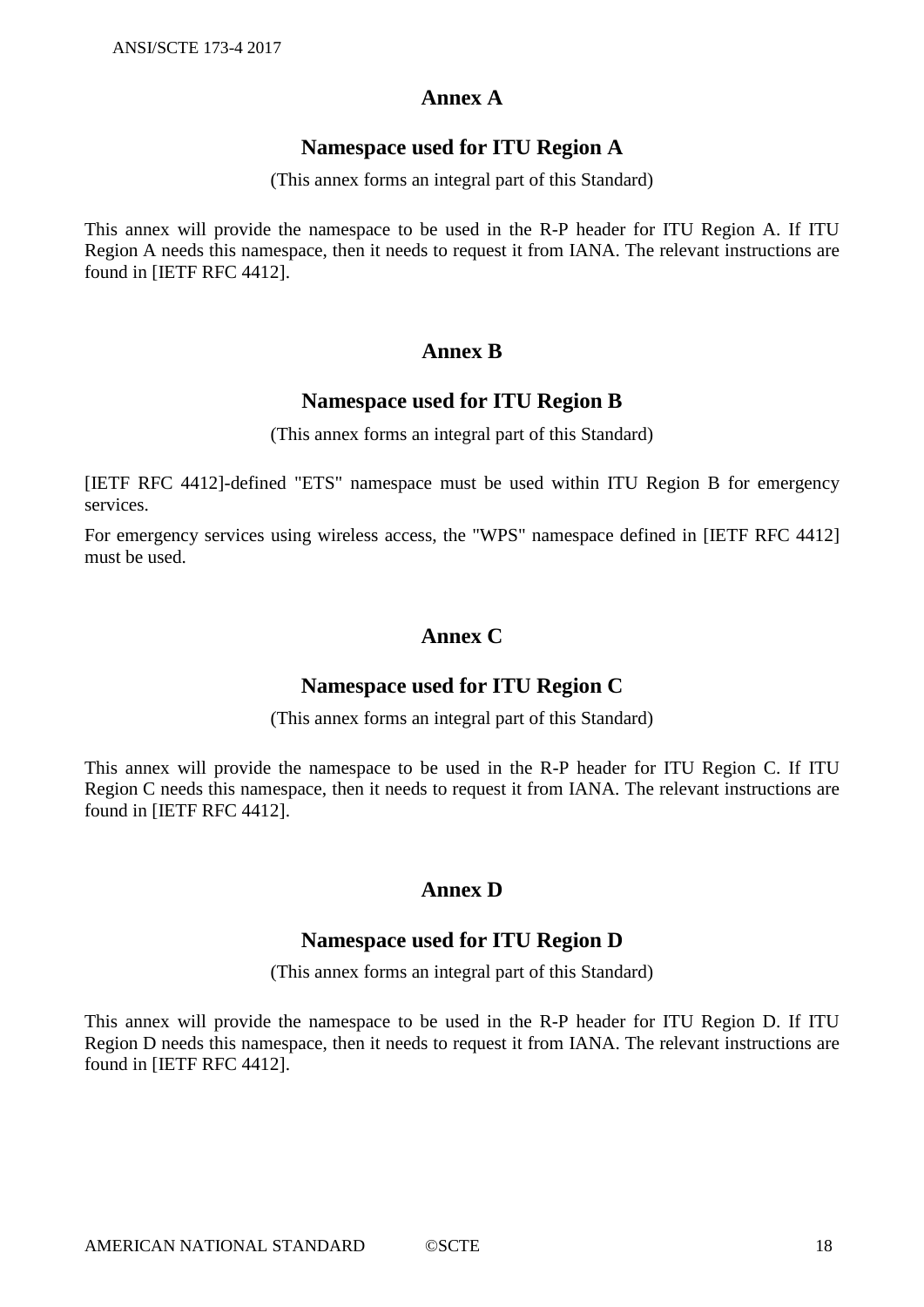## **Annex E**

## **Namespace used for ITU Region E**

(This annex forms an integral part of this Standard)

This annex will provide the namespace to be used in the R-P header for ITU Region E. If ITU Region E needs this namespace, then it needs to request it from IANA. The relevant instructions are found in [IETF RFC 4412].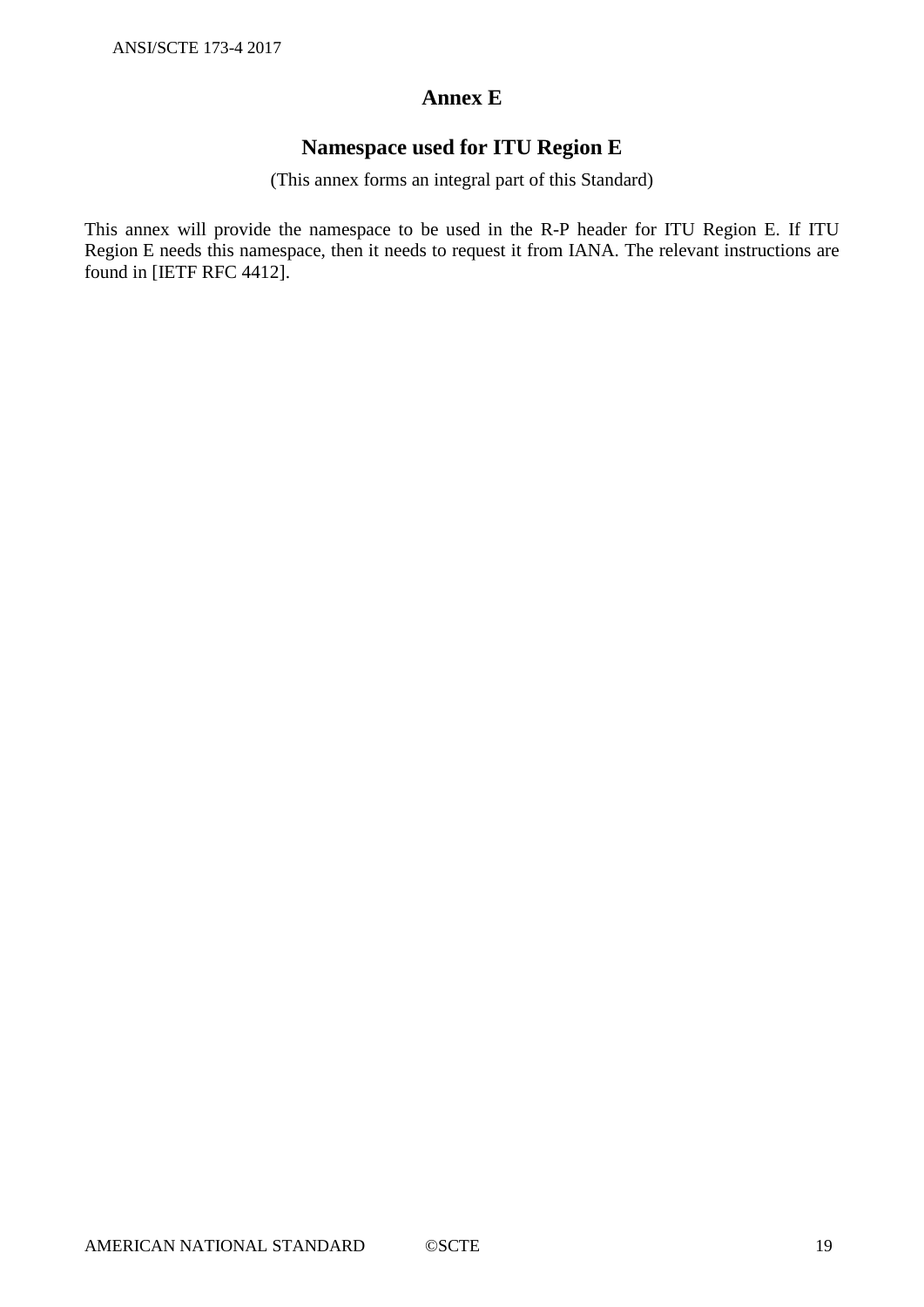## **Appendix I**

## **Example of use of the R-P header**

(This appendix does not form an integral part of this Standard)

The following is an example of the elements required in defining the namespace for the R-P header.

[IETF RFC 4412] suggests several schemes for providing priority, including preemption and priority.

A suggested namespace definition for cable is as follows:

The Cable preferential treatment is used in the Ipcablecom2 network when requesting priority treatment for a session by the authorized users or systems. The "CablePrefTreatment" defines the following resource values listed from lowest to highest priority:

(lowest) CablePrefTreatment.4

CablePrefTreatment.3

CablePrefTreatment.2

CablePrefTreatment.1

(highest) CablePrefTreatment.0

The CablePrefTreatment namespace operates according to the priority queuing algorithm (see section 4.5.2 of [IETF RFC 4412]).

The priority levels defined are applicable within IPCablecom2 networks. Mapping of these levels may be required at the different gateways when the end-to-end session is set up passing through different network technologies and architectures to support end-to-end priority for the preferential telecommunication services.